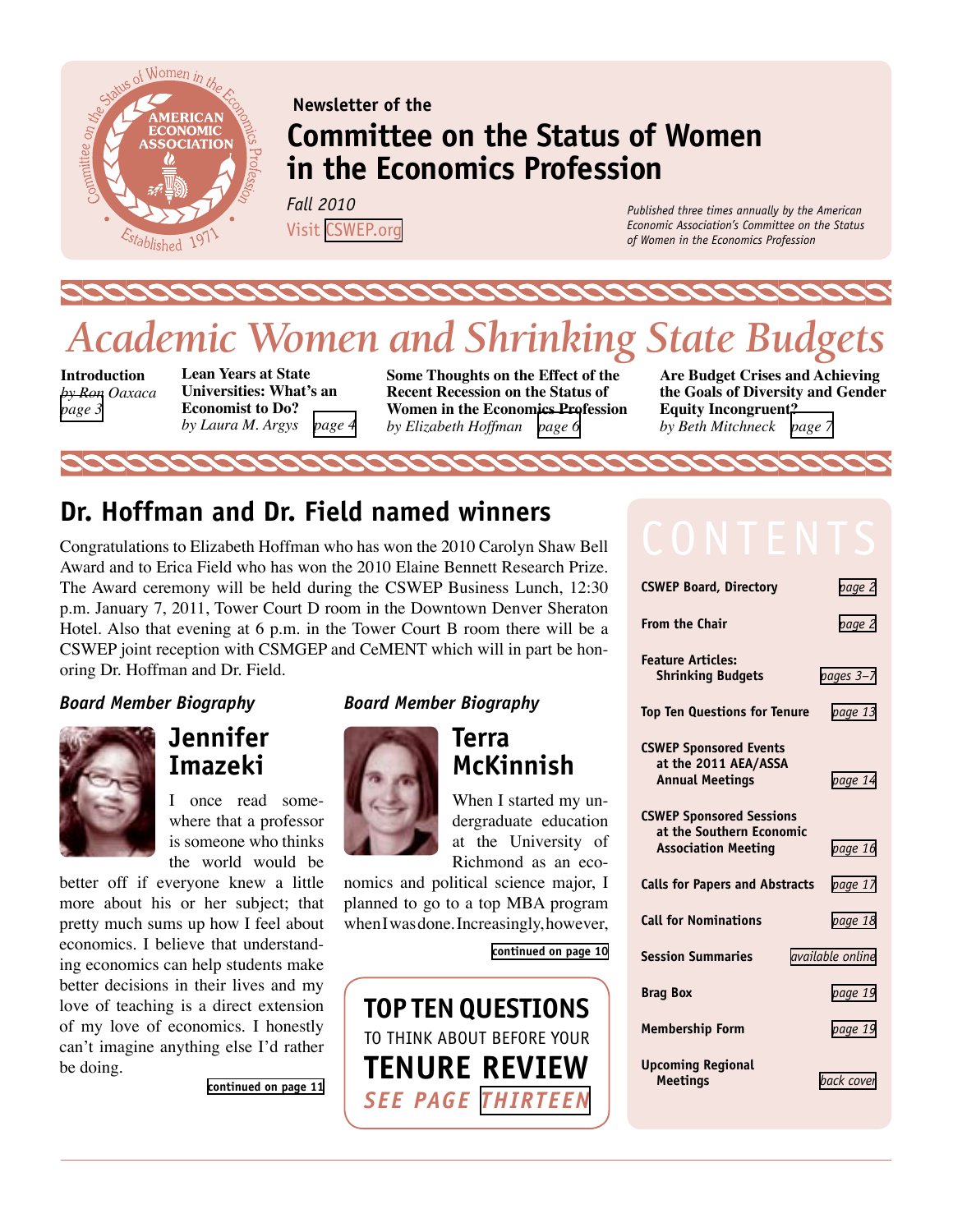### <span id="page-1-0"></span>**DIRECTORY OF CSWEP BOARD MEMBERS**

#### **Barbara M. Fraumeni, Chair**

Professor of Public Policy Chair, Ph.D. Program in Public Policy Interim Associate Director for Academic and Student Affairs University of Southern Maine Muskie School of Public Service Wishcamper Center PO Box 9300 Portland, ME 04104-9300 (207) 228-8245 [bfraumeni@usm.maine.edu](mailto:bfraumeni@usm.maine.edu) [cswep@usm.maine.edu](mailto:cswep@usm.maine.edu)

#### **Joan G. Haworth, Donations Chair &** *ex officio*  **CSWEP Board member**

ERS Group 4901 Tower Court Tallahassee, FL 32303 (850) 562-1211 (ext. 117) FAX (850) 562-3838 [jhaworth@ersgroup.com](mailto:jhaworth@ersgroup.com)

#### **Susan Averett, CSWEP East**

Charles A. Dana Professor of Economics Head, Dept. of Economics Lafayette College Easton, PA 18042 (610) 330-5307 FAX (610) 330-5715 [averetts@lafayette.edu](mailto:averetts@lafayette.edu) CSWEP East: [http://www.ramapo.edu/](http://www.ramapo.edu/eea/conference.html) [eea/conference.html](http://www.ramapo.edu/eea/conference.html)

#### **Debra A. Barbezat, CSWEP**

Mitchell Family Professor of Economics Colby College 5239 Mayflower Hill Waterville, Maine 04901-8852 207-859-5239 [dabarbez@colby.edu](mailto:dabarbez@colby.edu)

#### **Donna Ginther, CeMENT**

Dept. of Economics University of Kansas Summerfield Hall Lawrence, KS 66045 (785) 864-3251 FAX: (785) 864-5270 [dginther@ku.edu](mailto:dginther@ku.edu) [www.people.ku.edu/~dginther](http://www.people.ku.edu/~dginther)

#### **Linda Goldberg**

International Research Function Federal Reserve Bank of New York 33 Liberty Street New York, NY 10045 (212) 720-2836 FAX: (212) 20-6831 [Linda.Goldberg@ny.frb.org](mailto:Linda.Goldberg@ny.frb.org)

#### **Julie Hotchkiss, CSWEP South**

<http://www.southerneconomic.org> Research Department Federal Reserve Bank of Atlanta 1000 Peachtree Street N.E. Atlanta, Georgia 30309-4470 404-498-8198 [julie.l.hotchkiss@atl.frb.org](mailto:julie.l.hotchkiss@atl.frb.org)

**Kaye G. Husbands Fealing** 

#### **CSWEP Midwest**

Visiting Professor Hubert H. Humphrey Institute of Public Affairs University of Minnesota 164 Humphrey Center Minneapolis, MN 55455 (612) 624-6449 [khf@umn.edu](mailto:khf@umn.edu) CSWEP Midwest: <http://web.grinnell.edu/mea/>

#### **Jennifer Imazeki, CSWEP West**

Associate Professor Department of Economics San Diego State University 5500 Camponile Drive San Diego, CA 92187 (619) 867-4408 FAX (619) 594-5062 [jimazeki@mail.sdsu.edu](mailto:jimazeki@mail.sdsu.edu) CSWEP West: [http://www.weainter](http://www.weainternational.org/)[national.org/](http://www.weainternational.org/)

#### **Terra McKinnish**

Associate Professor Department of Economics University of Colorado Boulder, CO 80309 (303) 492-6770 FAX (303) 492-8960 [terra.mckinnish@colorado.edu](mailto:terra.mckinnish@colorado.edu)

#### **Ron Oaxaca**

McClelland Professor University of Arizona McClelland Hall, Room 401QQ PO Box 210108 Tucson, AZ 85721-0108 (520) 621-4135 [rlo@email.arizona.edu](mailto:rlo@email.arizona.edu)

#### **Rohini Pande**

John F. Kennedy School of Government Mailbox 46 79 JFK Street Cambridge, MA 02138 (617) 384-5267 [Rohini\\_Pande@ksg.harvard.edu](mailto:Rohini_Pande@ksg.harvard.edu)

#### **Amy Schwartz**

Professor of Public Policy, Education and Economics Wagner School of Public Service New York University 295 Lafayette Street New York, NY 10012 (212) 998-7405 [amy.schwartz@nyu.edu](mailto:amy.schwartz@nyu.edu)

### **NEWSLETTER STAFF**

Barbara M. Fraumeni, Editor Ron Oaxaca, Co-Editor Deb Arbique, Assistant Editor Debra Barbezat, Oversight Editor Leda Black, [Graphic Designer](http://lblackimp.com)



## **From the Chair**

#### **Continuing a new tradition!**

Congratulations to **Esther Duflo,** the 2002 winner of CSWEP's Elaine Bennett research prize, who has been named as this year's winner of the American Economic Association's John Bates Clark medal. The prize citation highlights Esther's work in development economics. See the CSWEP home page for

more information. This is another indication that the CSWEP Elaine Bennett award is a predictor of Clark winners, as both female winners of the Clark Medal previously won the Elaine Bennett Research Prize. As I quipped for Amy Finkelstein, "Next a Nobel prize!" as the Clark medal predicts the Nobel Prize.

#### **Make an investment!**

The new data base is up-and-running, waiting for you to input your information and make a contribution to CSWEP. It is a one-time and continuing money investment to do so, but remember your contributions account for about 30% of our funding. CSWEP benefits you and particularly junior economists! The potential of the new data base can be realized only with your help. Access to your personal information is by password only, using a system similar to the AEA member ship database. For more information and to contribute, go to [cswep.org.](https://www.aeaweb.org/committees/cswep/members/index.php?login)

#### **Congratulations to this year's award winners!**

The recipient of the Elaine Bennett research prize is Erica Field of Harvard University. The recipient of the Carolyn Shaw Bell award is Elizabeth Hoffman of Iowa State University. Remember that the business meeting is now a luncheon event, on January 7th, the first full day of the meetings. It will be held in Tower Court D room at the Downtown Denver Sheraton Hotel starting at 12:30 p.m. Honor the recipients, hear about the results from the latest survey, and enjoy the company of others. All are welcome.

#### **Joint events in Denver!**

There are two joint events at the AEA Annual Meetings in Denver.

We are co-sponsoring a session with WREN, the Women's Real Estate Network of AREUEA, the American Real Estate and Urban Economics Association. The session is entitled "Re-Thinking House Price Models" and will be on January 8th, at 2:30 pm in the Sheraton Gold room of the Downtown Denver Sheraton Hotel. This is just one of the six CSWEP sponsored sessions!

Also, on January 7th at 6:00 p.m. there is a joint reception with CSMGEP and CeMENT in the Tower Court B room of the Downtown Denver Sheraton Hotel. Come and enjoy, all are invited!

#### **Apply to be a Summer Fellow!**

Go to the Summer Fellows tab on the CSWEP homepage for more information. Preference in consideration will be given to applications received by February 18, 2011.

*—Barbara M. Fraumeni*

### **What is CSWEP?**

CSWEP (the Committee on the Status of Women in the Economics Profession) is a standing committee of the AEA (American Economics Association). It was founded in 1971 to monitor the position of women in the economics profession and to undertake activities to improve that position. Our thrice yearly newsletters are one of those activities. See our website at [www.cswep.org](http://www.cswep.org) for more information on what we are doing.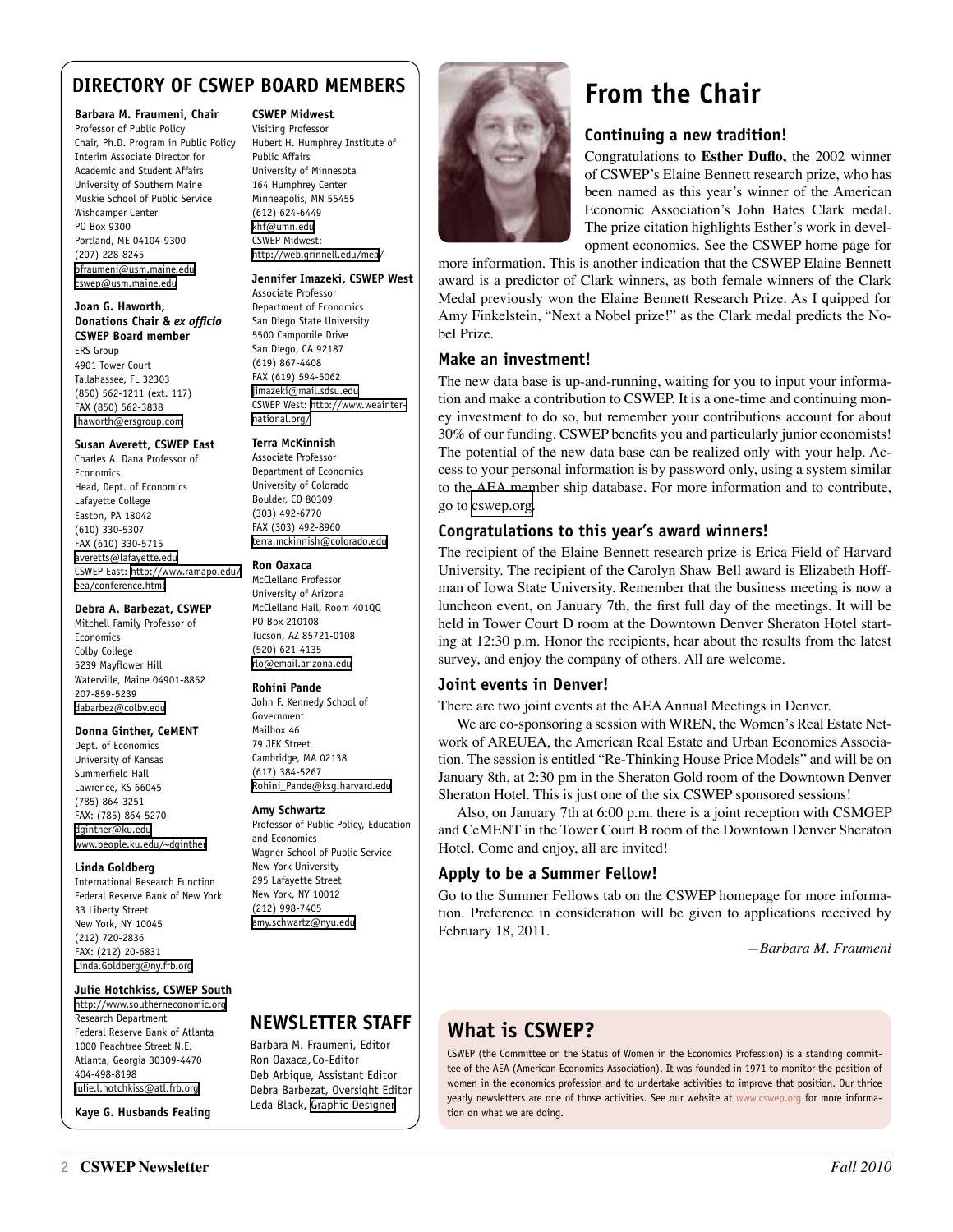# <span id="page-2-0"></span>*Academic Women and Shrinking State Budgets*



*Introduction by Ronald L. Oaxaca, University of Arizona*

epending on geographic location, state funding for higher education<br>has been stagnating or declining for some time. Public institutions<br>of higher education have had to look to tuition revenues as an in-<br>creasing share of t has been stagnating or declining for some time. Public institutions of higher education have had to look to tuition revenues as an increasing share of their total revenues. The latest recession punctuates these trends. By all accounts, stimulus funding has at least postponed the full fiscal consequences faced by public colleges and universities from the latest recession. Ideally, stimulus funding for public education bridges the gap to economic recovery. At the very least it buys time for public higher education to find ways to manage shrinking resources. Historically, it seems that some state university systems never quite recover from each previous recession. Certainly a fair amount of momentum has been lost.

It is perhaps too early to know exactly how the most recent recession has impacted career paths for academic women. However, the articles in this CSWEP newsletter attempt to make sense of what state budget cutbacks can be expected to mean for the advancement of women in academia. These articles point to strategies for minimizing impediments to women academics and to even advancing their professional interests in times of budget adversity. The authors are women full professors who are currently serving as academic administrators in public universities.

Despite substantial increases in tuition at public colleges and universities, enrollments have risen considerably. Laura Argys cautions in *Lean Years at State Universities: What's an Economist to Do?* that women faculty members, especially those serving in departments, colleges, and institutions in which very few women faculty are present, are particularly vulnerable to service work overloads. Ironically, this stems from an institutional desire to seek more female representation in the academic decision making process. Laura is Associate Dean for Research and Creative Activities in the College of Liberal Arts and Sciences, and Professor of Economics at the University of Colorado–Denver. Elizabeth Hoffman is Executive Vice President and Provost at Iowa State University. In *Some Thoughts on the Effect of the Recent Recession on the Status of Women in* 

*the Economics Profession,* she identifies important factors that will contribute to the increased representation of women among full professors. One important factor is that recovery from the most recent recession surely will be followed by male retirements. This factor coupled with growth in the proportions of women among new Ph.D.s in economics, assistant professors, and associate professors should lead to increased representations of academic women economists in all ranks. These advances are in addition to whatever progress is made by proactive faculty diversity policy. It is commonly believed that in the presence of tight budgets, the goal of diversity in the academy is a luxury that has to be set aside for better times. In *Are Budget Crises and Achieving the Goals of Diversity and Gender Equity Incongruent?* Beth Mitchneck challenges this belief. Beth is Associate Dean, Colleges of Letters, Arts, and Science and a full professor in the School of Geography and Development at the University of Arizona. In keeping with the universally shared objective of maximizing the return to faculty retention and new hiring, especially in periods of budget stress, it is cautioned that academic units not lose sight of the educational benefit of having a professoriate that reasonably resembles the ethnic and gender composition of the students served by the institution.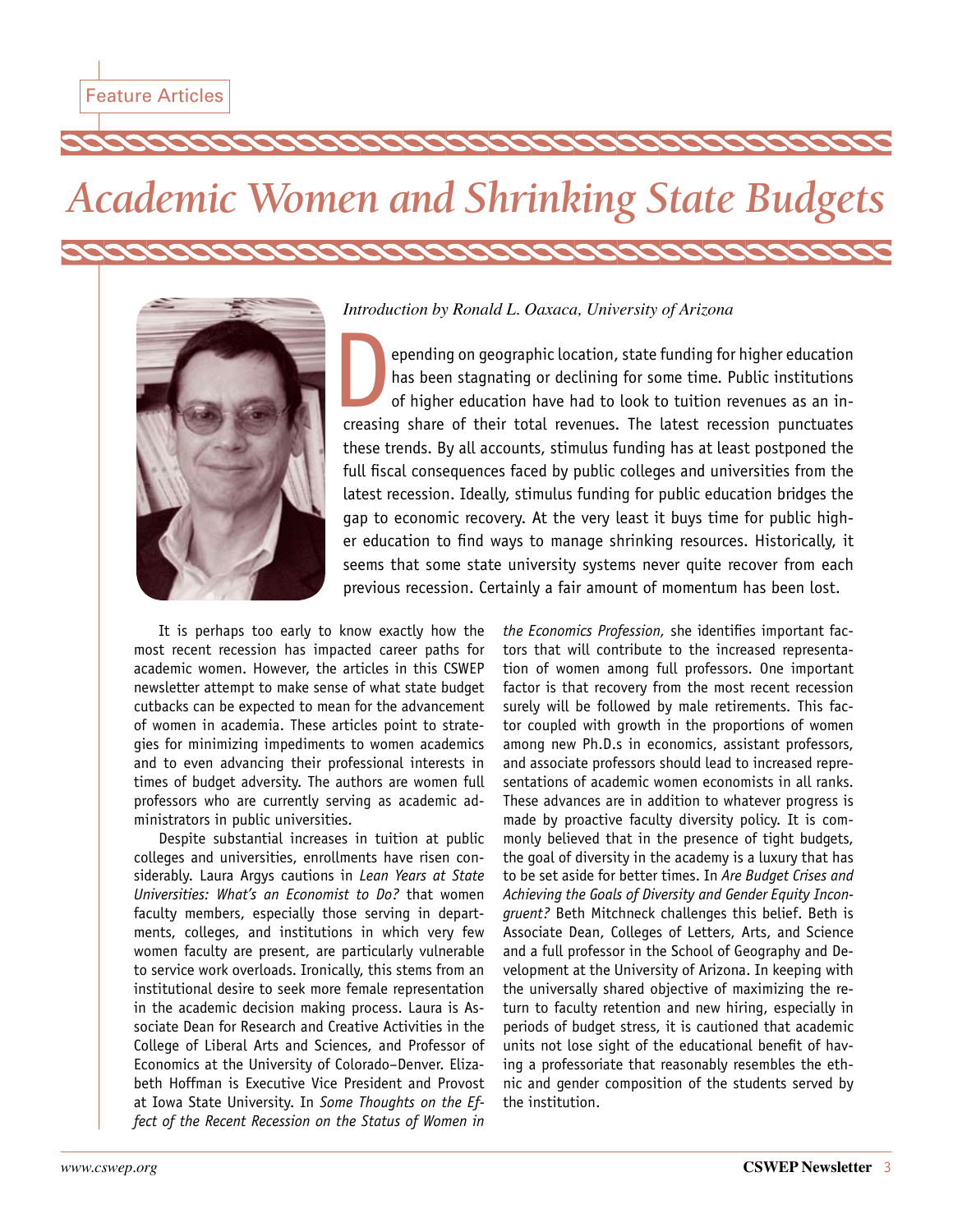## <span id="page-3-0"></span>**Lean Years at State Universities: What's an Economist to Do?**

*—Laura M. Argys, University of Colorado–Denver*



The declining health of the U.S. economy has altered the expected career trajectory of the academic economist. A struggling financial sector, high unemployment, and shaky consumer confidence are taking their toll on private colleges and universities as well as state supported insti-

tutions of higher education. As reported in the *Wall Street Journal* and *Businessweek,* endowments at some of the country's top private universities have declined nearly 30 percent (Lavelle, 2010; Damast, 2010a). At the same time, most state governments have balanced their declining budgets at the expense of their public institutions of higher education (Damast, 2010b).

Each state faces unique circumstances, and while some have fared better than others, none appear to have escaped unscathed. The most well-publicized responses among state universities and colleges include unpaid furloughs at California's state universities, faculty layoffs in Arizona, Louisiana and Florida, and sizable faculty pay cuts in Hawaii. Some institutions have responded to a reduction in instructional resources by restricting admissions and reducing course offerings to cut costs while others chose to supplement their declining budgets with tuition revenue by admitting more students. State funding for higher education has been on the decline in the majority of states, and the outlook is bleak for the 2011 fiscal year as the safety net provided to higher education in the form of stimulus funding disappears. It is remarkable that even as tuition has increased rapidly, many state colleges and universities have experienced growing enrollment.

The state of Colorado has been buffeted by a combination of declining state revenue and a number of constitutional and statutory requirements that restrict spending and mandate a balanced budget. As a result the University of Colorado system now receives less than ten percent of its total revenue from the state. In response to dwindling state support, the University has implemented near double-digit tuition increases.

Despite this sharp increase, enrollments have risen at 4–8% per year. Having recently served as chair of an economics department hiring new assistant professors, and now as an Associate Dean charged with, among other things, helping to establish salary and startup packages for over 30 new faculty members in my college, I've had a close-up view of the effect of current economic conditions on the academic labor market at a state university. From this vantage point, I share some of my impressions and experiences.

So how has the market for assistant professors been affected by the economic downturn? New economics Ph.D.s should not rely on the experiences of their recently graduated classmates as a roadmap for their job search. Following expansion of the tenure-track faculty in my college by well over 10% each year in 2008 and 2009, only a handful of crucial replacement hires and second attempts to fill previously vacant positions were filled in 2010. Other universities and colleges find themselves in similar situations. Academic jobs for economics professors listed in *Job Openings for Economists* declined 19% from 2008 to 2009 and nonacademic jobs openings fell by 24% (Siegfried, 2010). The actual decline in jobs may have been somewhat larger than these numbers suggest since some institutions cancelled searches after posting a job opening as their budget situation worsened.

The good news for current applicants is that although job openings are declining, universities and colleges, government agencies, and private firms who are hiring may see this as an opportunity to "hire up." When authorized to fill a position, our departments sought out exceptional candidates and the administration made a concerted effort to attract such faculty by offering competitive salaries and start-up packages. Nationwide, the salary of newly hired assistant professors in economics rose 1.4% from 2008 to 2009 despite the grim economic outlook (Scott and Siegfried, 2010). Salary surveys conducted by the American Association of University Professors, suggest a similar pattern across all disciplines (AAUP, 2010).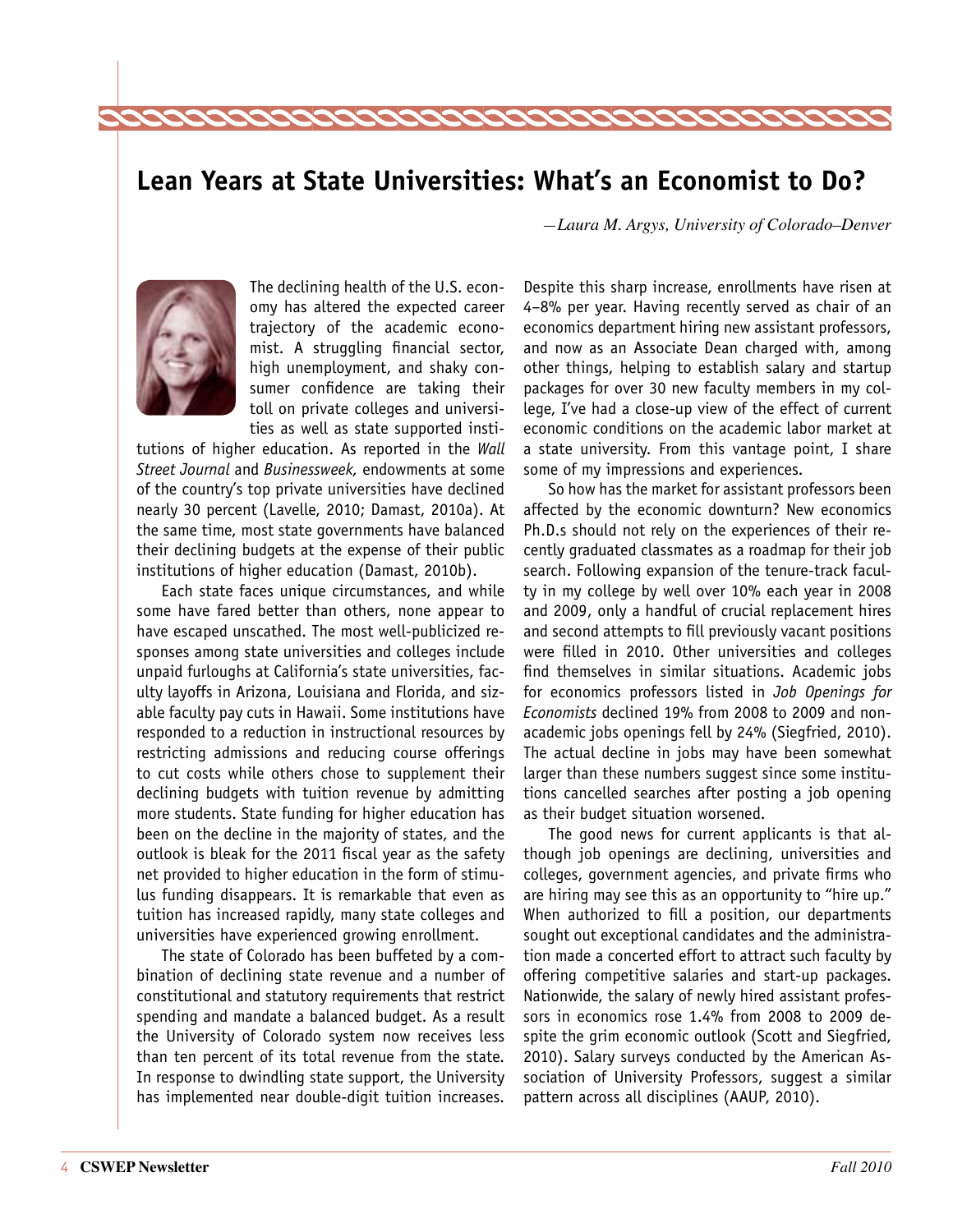<span id="page-4-0"></span>

As the employment scramble continues through this economic downturn, a newly minted Ph.D. may not be matched with the employer of her dreams and competition for fewer jobs means that it is more important than ever for a candidate to stand out among the crowd. Last year, economics departments at public universities and liberal arts colleges often received over 400 applications for a single position. A candidate may improve the chances of landing with her preferred employer by strategically using her AEA job market signals and candidly discussing her preferences with the right employer. Despite a strong graduate school record and her best effort, a candidate hoping to work at a research university may not receive an offer. Concerned about financial security, some of these candidates may consider a job at a smaller institution without research resources and graduate programs or at a consulting firm, the federal government, a private sector firm or a research think-tank. On the other hand, candidates whose ideal position is at a liberal arts college or teaching college may face stiff competition for these limited jobs and be forced to consider researchsector jobs that don't provide the meaningful interactions with students that they seek.

What strategy works best if a candidate doesn't get an offer from her first choice? If graduates during a recession are more likely to accept jobs that do not match their interests, then after the recovery, when job listings become more plentiful, the market for Ph.D. economists may experience a large-scale reshuffling of workers. My impression is that the ease with which one can move from an initial nonacademic job into a faculty position will depend upon whether the candidate has established a research agenda and publication record during her first job. There are a variety of job alternatives available and if the goal is to make an eventual transition to a tenuretrack faculty position the candidate should choose carefully. Though not as common in economics as in some other disciplines, newly minted Ph.D.s might consider taking a post-doctoral fellowship. Research mentoring, publications, and professional networking in such a setting can pay off in the long run in ways that a year or two in a high-paying private sector job without such opportunities cannot. A short-term position as a visiting professor or employment in a government agency or private research group in one's field may provide similar opportunities. Even remaining at one's Ph.D. granting institution may be a productive option. As universities and

colleges turn to non-tenure track teachers to meet the needs of expanding enrollment, it may be tempting to accept such a teaching-intensive position, but a new faculty member is likely to enhance her eventual marketability at a university or liberal arts college most effectively by publishing early and in highly-ranked journals. It is always difficult to complete research in one's first year in any new position, but it is nearly impossible to publish in the first year while teaching four or five new courses each term. Universities hiring at the early part of the upturn will have their pick of candidates and are typically

*… a new faculty member is likely to enhance her eventual marketability at a university or liberal arts college most effectively by publishing early and in highly-ranked journals.*

much less likely to choose an adjunct with considerable teaching experience and no publication record.

Another feature of an ideal job may be its proximity to employment for a spouse or partner. Dual academic job searches are always challenging, but particularly so when administrators have few discretionary funds available. Though universities have often worked hard to accommodate joint hires in previous years, at many institutions, mine included, it would be nearly impossible to add an unplanned and unfunded hire today. Fewer female economics Ph.D.s report being married than their male counterparts, but among those who are, many are part of a dual academic career couple. Though women may have shed the perception of being a "trailing spouse," a couple may have to choose between living apart and one partner accepting a less desirable job offer. Although the odds are long, inquiring about job prospects for a spouse during a promising interview or campus visit can increase the chances of joint employment.

Whether it is an offer from the ideal employer or not, new graduates shouldn't lose sight of one fact that is true in this or any market: your bargaining power is rarely higher than when the ink is wet on the letter of offer.

**[continued on page 12](#page-11-0)**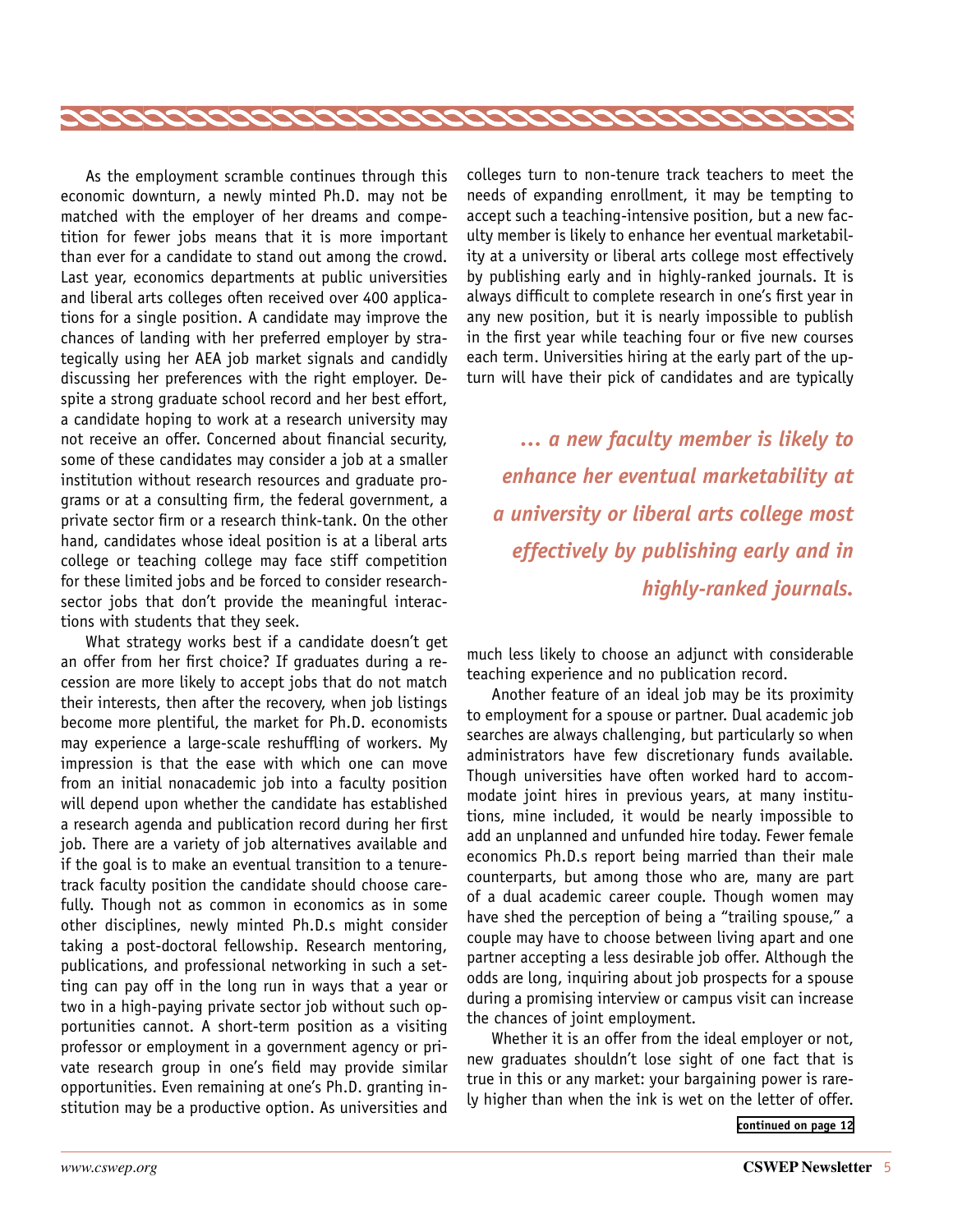## <span id="page-5-0"></span>**Some Thoughts on the Effect of the Recent Recession on the Status of Women in the Economics Profession**

222222222222222



The recent recession has had profound effects on funding for institutions of higher education, both public and private. Beginning in the fall of 2008 with the dramatic fall in the stock market, private universities first felt the impact through declines in their endowment returns. Public universi-

ties were not far behind as state tax returns began to decline. While private returns are beginning to return to positive territory, many states are still facing deep economic problems. Some states are emerging from the recession. Others are just beginning to feel its effects. More seriously, some states may be experiencing long-term structural problems in their ability to meet public obligations, suggesting a protracted problem with public funding for higher education. Two rounds of federal stimulus funding are providing some relief such that some states may actually see permanently stable revenues, but others may take several years to stabilize. A number of public universities now receive less than 10% of their budgets from the states.

Most universities responded quickly with short-term and long-term cost cutting and revenue enhancing moves. These included hiring, salary, and travel freezes; temporary and permanent reductions in employee benefits; early retirement programs without replacement; program closures; departmental, programmatic, and collegiate reorganizations; building moratoria; increases in tuition and fees; even planned reductions in student admissions. Many of these moves had significant negative impacts on graduate students and young economists, both men and women. The number of new positions advertised dropped dramatically and normal turnover declined, either because retirees were not replaced or because faculty were concerned about retiring at all in the current economic environment.

It will take some time to determine whether there was any differential impact on women as a result of the short-term steps taken to respond to the recent economic downturn. Ironically, the longer term effects of the steps taken to respond to the economic

#### *—Elizabeth Hoffman, Iowa State University*

downturn may have positive effects on the status of women in economics. Table 1 of the "2009 CSWEP Annual Report" shows the percentage women among new Ph.D.'s, assistant professors, associate professors, and full professors. In 2009, only 10% of full professors were women, while nearly 35% of new Ph.D.'s and nearly 30% of assistant professors were women. Over the past decade, the proportion of assistant professors has increased about 10 percentage points and the proportion of associate professors has increased 5%,

*Ironically, the longer term effects of the steps taken to respond to the economic downturn may have positive effects on the status of women in economics.*

reflecting the continuing increase in the proportion of new Ph.D.'s and the progression of women through the ranks. The proportion of female full professors has increased only slightly, probably reflecting the large number of male full professors such that the increasing numbers of women at lower ranks do not make as large an impact on the proportion of full professors.

However, as we recover from the recession there is a strong possibility that the proportion of women will continue to increase at all ranks. First, the combination of retirement incentives and stock market recovery will speed up the retirement of full professors, 90% of whom are male. In fact, most studies of the age distribution of faculty indicate that the median age already exceeds 55 years, the age many universities are using as the minimum age to take advantage of early retirement programs. Second, universities are beginning to rehire and will accelerate rehiring once the recovery is underway. Since economics is an increasingly popular major for undergraduates, it is likely that economics departments will be restored with some additional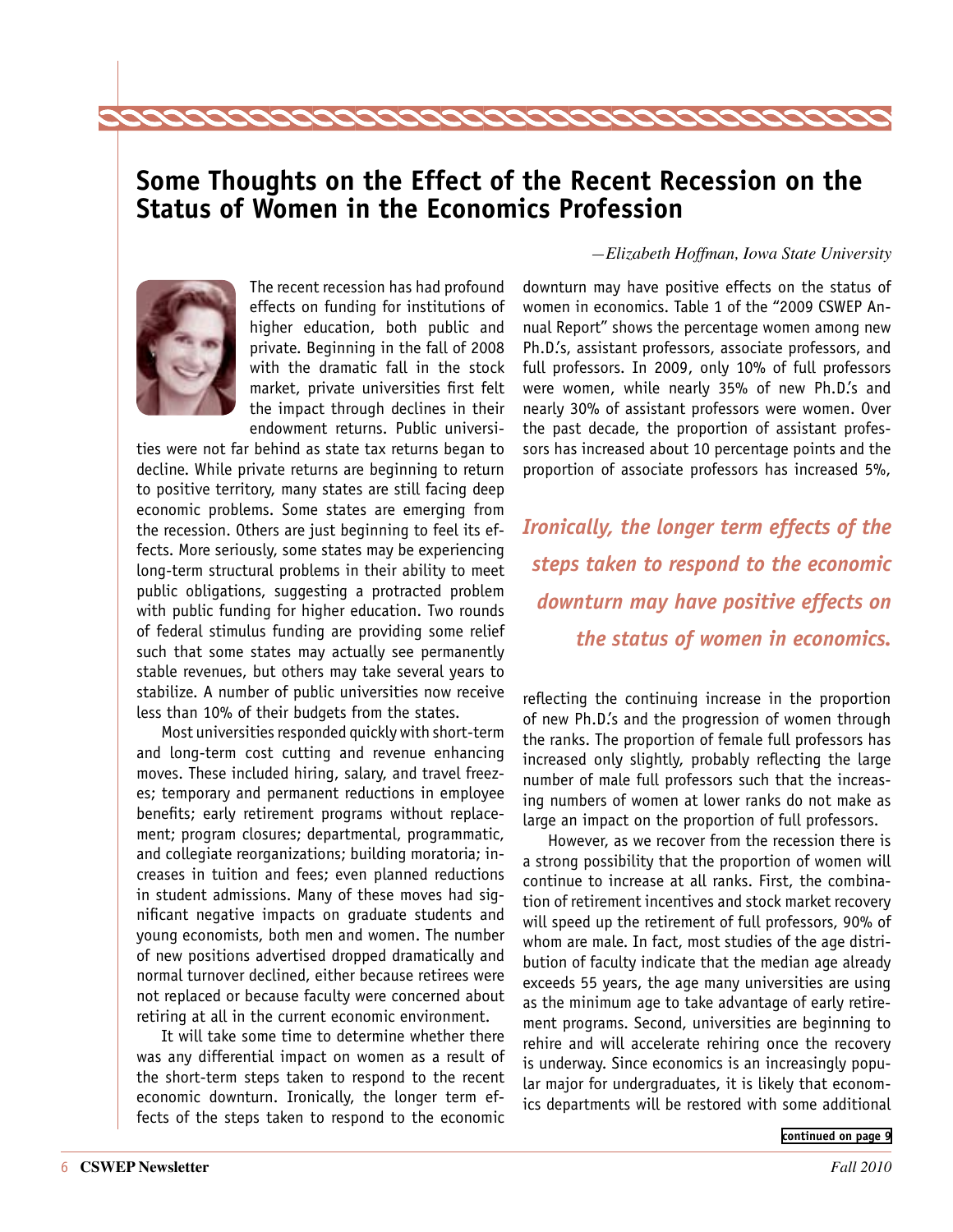## <span id="page-6-0"></span>**Are Budget Crises and Achieving the Goals of Diversity and Gender Equity Incongruent?**



No. The simple answer is no. Have you heard this at your institution: "the budget is so bad that we can't think about diversity now"? or "We have other priorities now." I suggest that the right time to think about diversity and to reinvigorate our efforts aimed at equity and inclusion is now,

222222222222222

and at every other moment as well. Commitment to a diverse array of perspectives will help provide the best possible education for our students and help promote higher graduation and success rates for our students. A recent longitudinal study found that at-risk undergraduates who were mentored by faculty members of similar ethnic backgrounds had higher rates of graduation and attendance at graduate school than those who were not.\* While there are many arguments to promote faculty-student interaction across all social groups, it appears important for student success to have the professoriate reflect our students.

From a dollars and cents perspective, it is good business to make the best hiring and retention decisions. Starting from the premise that universities want to retain and hire the best, it follows that universities should protect the possibility of return on investment and create the conditions so that the return can be the highest possible.

First, consider the issue of retention. In hard budget times, it is more important than at almost any other time to send messages to faculty that they and their work are valued. Satisfied faculty members are generally more productive than those who are not. Satisfied faculty generally do not seek employment elsewhere. Faculty loss is very expensive in terms of lost investment in human resources and equipment given that hiring packages have become very expensive. Faculty loss can also detrimentally affect morale and subsequently productivity.

#### *—Beth Mitchneck, University of Arizona*

In addition to the issue of retention, it is important to consider the issue of new hiring. Some may argue that at a time of constrained resources, hiring without risk is the best course to follow. Some colleagues suggest that hiring accomplished scholars at the senior level is the best course to follow as a means to achieving greater return on the investment and lowering risk. Of course, in some circumstances, this may be the best course of action. Alternatively, if this person does not have what it takes to meet the

*at-risk undergraduates who were mentored by faculty members of similar ethnic backgrounds had higher rates of graduation and attendance*

diverse needs of both students and research programs, the hire may be safe yet not add as much as possible to institutional goals. In terms of moving the institution in a direction leading to potentially higher rankings, more funded research, and the ability to hire additional rising stars, more creative and cost-effective smart hires may not be the "safe" hire.

At a time of constrained resources, hiring efficiently and protecting prior investments makes good academic and financial sense. As an administrator who formerly managed faculty recruitment and retention for eight years, I know that when administrators at any level are asked to support a potential recruitment or retention, they ask: is this the best use of limited funds? Is this the right investment that will pay off with prestige for the institution, grants and contracts dollars, and stellar classroom talent? When a unit receives authorization to hire or to retain, protecting investments in equipment or talent often is discussed. A clear commitment to diversity is a crucial part of protecting those investments now and into the future.

**[continued on next page](#page-7-0)**

<sup>\*</sup>Campbell, T. A. & Campbell, D. E. (2007). Outcomes of Mentoring At-Risk College Students: Gender and Ethnic Matching Effects. *Mentoring & Tutoring,* 15(2), pp.135-148.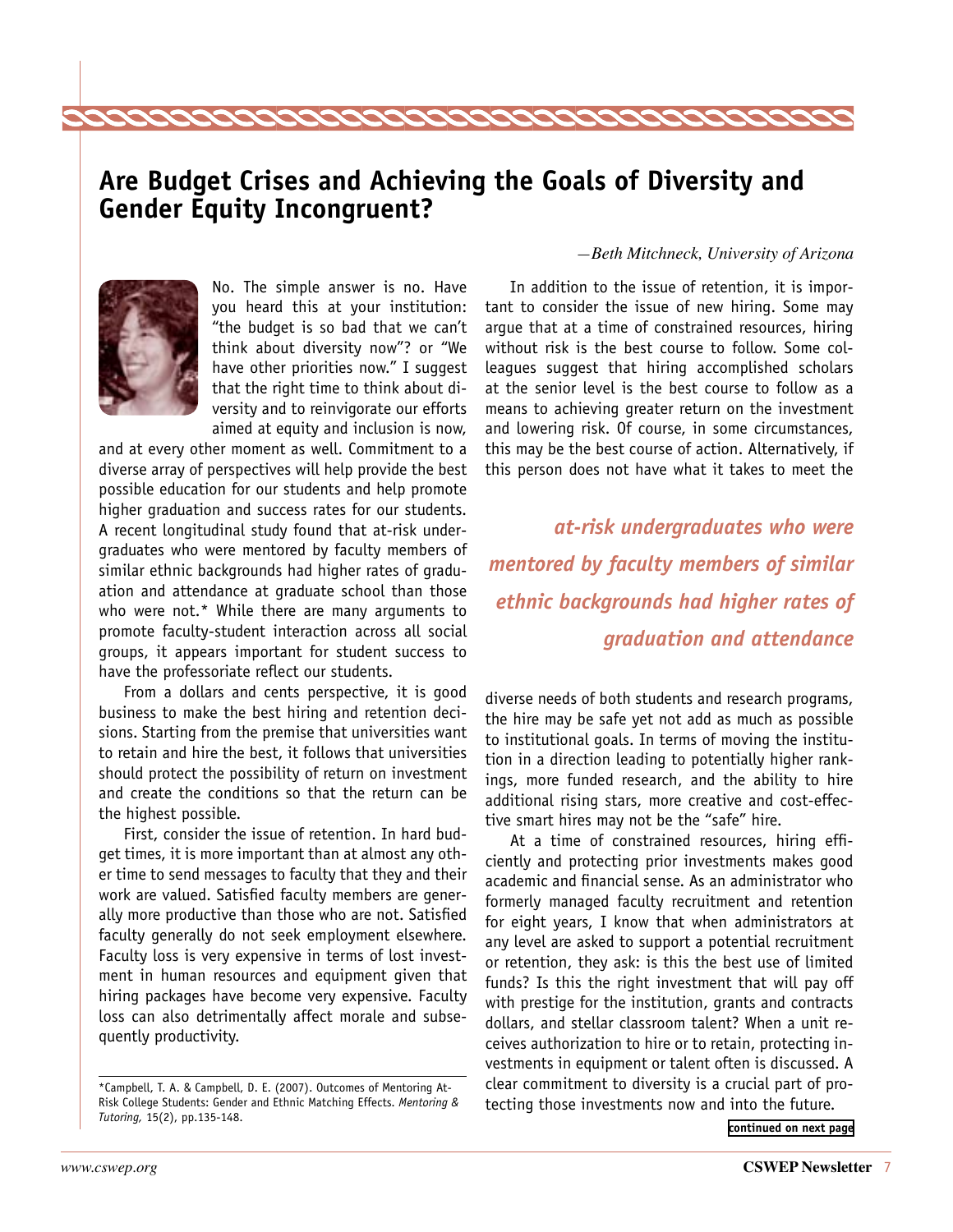### <span id="page-7-0"></span>**What are some low cost ways of protecting an investment in faculty resources?**

#### **Hire and retain the best faculty with the best fit with your institution**

There are many web-based resources to assist in hiring the best faculty. I cite a few below but these are by no means the only resources. The key benefit of these resources is that they draw attention to finding ways to hire faculty members that are most likely in sync with the goals of the institution. Hiring the best means extending the net wide and not engaging in risk aversive behaviors such as calling around and hiring your favorite colleagues' students or your favorite colleagues themselves. Hiring the best means hiring for the future and doing your homework. The National Science Foundation ADVANCE program ([http://www.](http://www.nsf.gov/funding/pgm_summ.jsp?pims_id=5383) [nsf.gov/funding/pgm\\_summ.jsp?pims\\_id=5383\)](http://www.nsf.gov/funding/pgm_summ.jsp?pims_id=5383) has funded many universities to develop programs aimed at institutional transformation. ADVANCE has other competitions many of which have resulted in widely accessible resources and tool kits to promote best practices in hiring that will also lead to diversity. Social sciences are included in the program. A portal to many of the ADVANCE funded programs may be found at [http://www.portal.advance.vt.edu/.](http://www.portal.advance.vt.edu/)

Several institutions have online resources to provide tutorials or information on hiring the best and expanding the candidate pool. The cost for engaging in these kinds of programs and toolkits is generally limited to the time that it takes faculty to sit and read or participate in a workshop. The University of Arizona has a series of no-cost recommendations for deepening the candidate pool ([http://www.](http://www.advance.arizona.edu/resources.cfm#hiring) [advance.arizona.edu/resources.cfm#hiring](http://www.advance.arizona.edu/resources.cfm#hiring)). The WISELI program at the University of Wisconsin at Madison ([http://](http://wiseli.engr.wisc.edu/library.php) [wiseli.engr.wisc.edu/library.php\)](http://wiseli.engr.wisc.edu/library.php) provides a very useful set of resources including *Searching for Success and Diversity: A Guide for Search Committee Chairs.* The City University of New York's Gender Equity Project [\(http://www.hunter.cuny.](http://www.hunter.cuny.edu/genderequity/) [edu/genderequity/\)](http://www.hunter.cuny.edu/genderequity/) also has numerous resources available including downloadable printouts and tutorials.

The resources noted above are examples of many others that are found effective in engaging faculty in a shared project of making the most of limited resources. Faculty often are persuaded by learning about the rigorous research on topics related to learning how to hire the best and minimizing noise in the hiring process, e.g., the role of unconscious bias in choosing and evaluating job candidates.

#### **Promote professional development and retain the best faculty for your institution.**

Once the best hire is made, then setting in place any number of programs and activities can insure that the investment is

as secure as possible. Low cost options include mentoring and academic community building programs. There are many models available for mentoring programs including one on the website of CSWEP, CeMENT Mentoring for Junior Faculty. Mentoring is one of those activities that generally only costs time but has the potential to have high payoffs in increasing productivity and stability, thus insuring greater productivity of our limited resources.

While the literature on mentoring is not conclusive about what works best in every situation, it is clear that some forms of mentoring do work and that junior faculty in particular desire mentoring. The Collaborative on Academic Careers in Higher Education based at Harvard University ([http://isites.harvard.edu/icb/icb.do?keyword=coa](http://isites.harvard.edu/icb/icb.do?keyword=coache&tabgroupid=icb.tabgroup104863) [che&tabgroupid=icb.tabgroup104863\)](http://isites.harvard.edu/icb/icb.do?keyword=coache&tabgroupid=icb.tabgroup104863) surveys junior faculty at institutions around the United States and shares the findings from those surveys. A recent qualitative survey of junior faculty, ([http://isites.harvard.edu/icb/icb.](http://isites.harvard.edu/icb/icb.do?keyword=coache&pageid=icb.page337630) [do?keyword=coache&pageid=icb.page337630](http://isites.harvard.edu/icb/icb.do?keyword=coache&pageid=icb.page337630)) found that mentoring is very important to junior faculty and that many have and desire multiple mentors. This study also points out the importance of informal mentoring as well as formal mentoring programs.

The National Academies published in 2009 its study Gender Differences at Critical Transitions in the Careers of Science, Engineering, and Mathematics Faculty ([http://www.](http://www.nap.edu/catalog.php?record_id=12062) [nap.edu/catalog.php?record\\_id=12062](http://www.nap.edu/catalog.php?record_id=12062)). A key finding is that female junior faculty with mentors had a higher probability of receiving grants than those who did not have a mentor. The report recommends developing mentoring programs for all junior faculty. Developing mentoring programs for those having achieved tenure but not promotion to full professor may also be effective in promoting faculty development and retention.

A number of resources can be consulted to allow individuals and institutions to develop programs and provide resources that they think will work best for them (see [http://](http://www.portal.advance.vt.edu/index.php/categories/onthejob/mentoring) [www.portal.advance.vt.edu/index.php/categories/onthe](http://www.portal.advance.vt.edu/index.php/categories/onthejob/mentoring)[job/mentoring](http://www.portal.advance.vt.edu/index.php/categories/onthejob/mentoring)). A number of effective and low cost strategies are found on this website including speed mentoring, mentoring circles, and general recommendations. Cornell University (<http://advance.cornell.edu/mentoring.html>) has a number of resources available to promote a variety of effective mentoring strategies including guides for the mentee as well as the mentor and also individual as well as group mentoring.

Mentoring is not the only way to promote professional development and productivity among faculty. Creating intellectual community and promoting collaborative relationships may also help achieve desired results of improving research productivity (possibly improving the rate of successful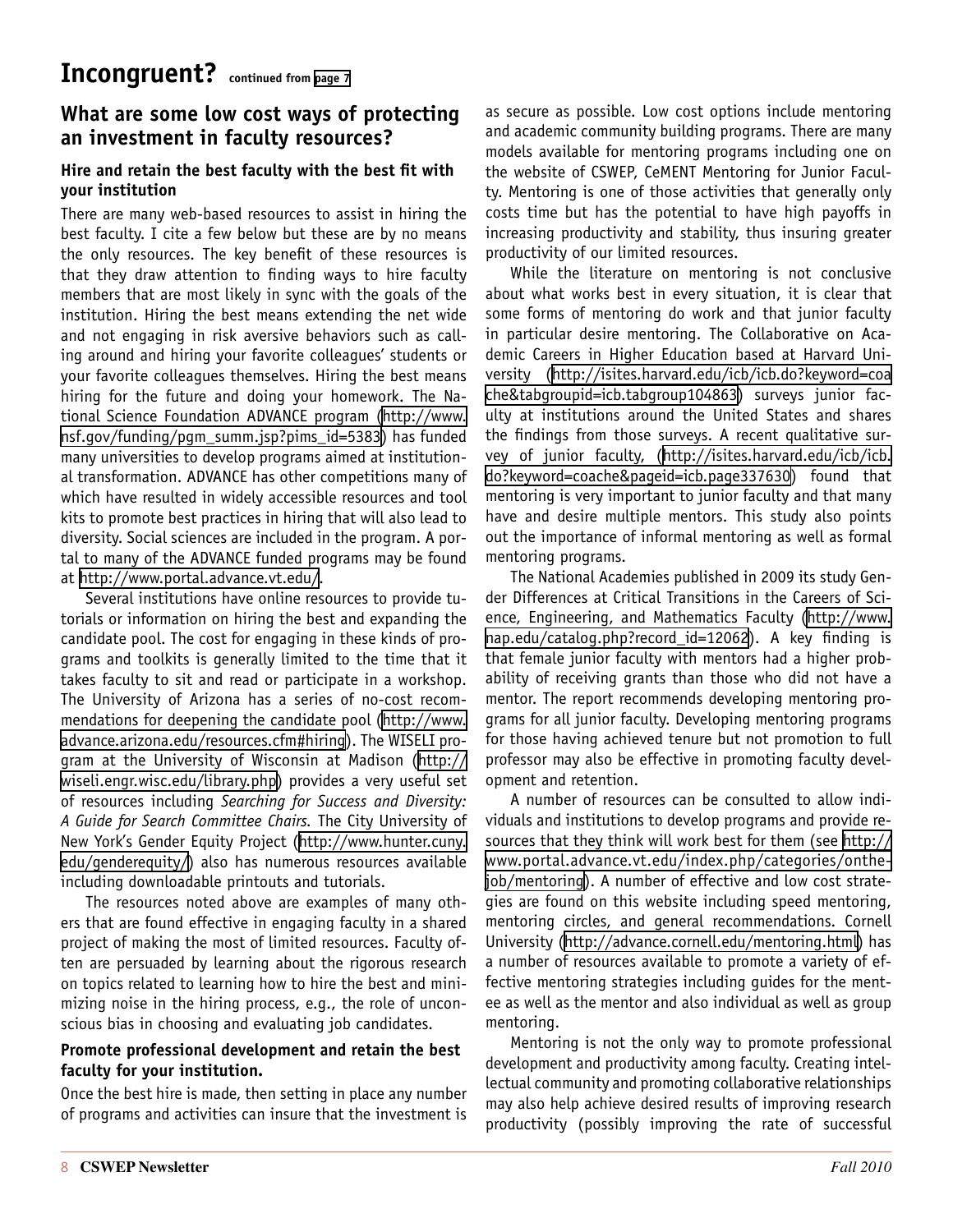proposals for external research funds) and developing professional networks at home that lead to greater stability. In these cases we are looking for both a greater return on investment in faculty resources as well as reducing the chances of lost investment. The University of Arizona has developed a series of thematic short talks where faculty members give bullet-like presentations on their research, the Data Blitz, and other activities to promote professional networking. These kinds of activities can result in productive working relationships that would increase the level of transaction costs associated with leaving an institution.

#### **Are there some higher cost ways of protecting investment in faculty?**

A key area found to promote hiring the best and retaining them is family friendly policies. While work-life balance policies can be costly, it is worth even at this time of financial crisis in higher education to think about what is most important for your institution and what policies or activities may be most effective at protecting investments and promoting diversity. The University of California at Berkeley produced a useful document outlining many of the issues and suggesting ways to make departments more family friendly [http://ucfamilyedge.berkeley.edu/toolkit.html\)](http://ucfamilyedge.berkeley.edu/toolkit.html).

Partner hiring may be viewed by some as a costly complication of hiring and retaining faculty; yet, it is also viewed by many as a key component of investing in faculty and achieving equity and diversity especially in locations where the university may be the largest employer. In my experience, partner hiring is one of the most effective mechanisms at hiring and retaining the best faculty in general. A recent article in the *Chronicle of Higher Education* by David A. Bells the [\(http://chronicle.com/article/The-Intricacies](http://chronicle.com/article/The-Intricacies-of-Spousal-/65456)[of-Spousal-/65456\)](http://chronicle.com/article/The-Intricacies-of-Spousal-/65456) highlights how important partner hiring is to building a world-class faculty.

#### **Does being in the middle of a budget crisis mean that we forget core institutional, professional and personal values like the importance of diversity?**

Budget crises have the potential to produce a hunker down mentality as well as risk aversive behavior. Those directions also have the potential to lose important ground with respect to achieving all forms of equity in the academy. Crises can also be times that bring people together to work toward shared goals like hiring and retaining the best faculty. The above discussion of low cost ways of protecting investment in faculty resources is a start. The academic labor market is not as robust now as in the recent past. Using tools to protect human resource investments may help achieve desired goals of achieving returns on investment and may even help promote more satisfied faculty members during very difficult times.

## <span id="page-8-0"></span>**Effect of the Recession continued from [page 6](#page-5-0)**

faculty during the recovery. Finally, there is an interesting trend in faculty hiring that may ironically benefit women who want to teach, but are not interested in the time commitment associated with the tenure process. Many scholars worry about the increasing reliance on non-tenure eligible teaching faculty and the rise of for-profit institutions. But, there is also evidence that more women than men opt for this track in fields such that this is a choice rather than a necessity. I use this example advisedly because we lack data on faculty at for-profit institutions.

All of these developments suggest that women will constitute a higher proportion of economics faculty at all ranks as we fully emerge from the current recession. As older full professors, most of whom are male, retire, the proportion of women full professors is likely to increase even without a substantial change in the rate of promotion from associate to full. Moreover, as departments begin to hire again, it is likely they will hire new assistant professors from the ranks of current Ph.D. candidates, an increasing proportion of whom are women.

Of course, this somewhat positive forecast could be derailed if the recession is so protracted that young people are dissuaded from attending or finishing graduate school. Mary Ann Mason's work on the progression of women in STEM (Science, Technology, Engineering and Mathematics) suggests that women are more likely to drop out of Ph.D. programs and out of academic careers than men if there are significant impediments to advancement. They simply have more alternative opportunities to pursue.

On balance, however, I think we may see positive changes in the status of women in the economics profession coming out of a very difficult period in our history. Perhaps I have been administrator too long, but I always look for the opportunities that can emerge from challenging situations.

*Application Deadline for CSWEP* **Summer Economics Fellowship is February 18, 2011.** 

*Visit the*  **[Summer Economics Fellows](http://www.aeaweb.org/committees/cswep/summerfellows/)** *section on the CSWEP website!*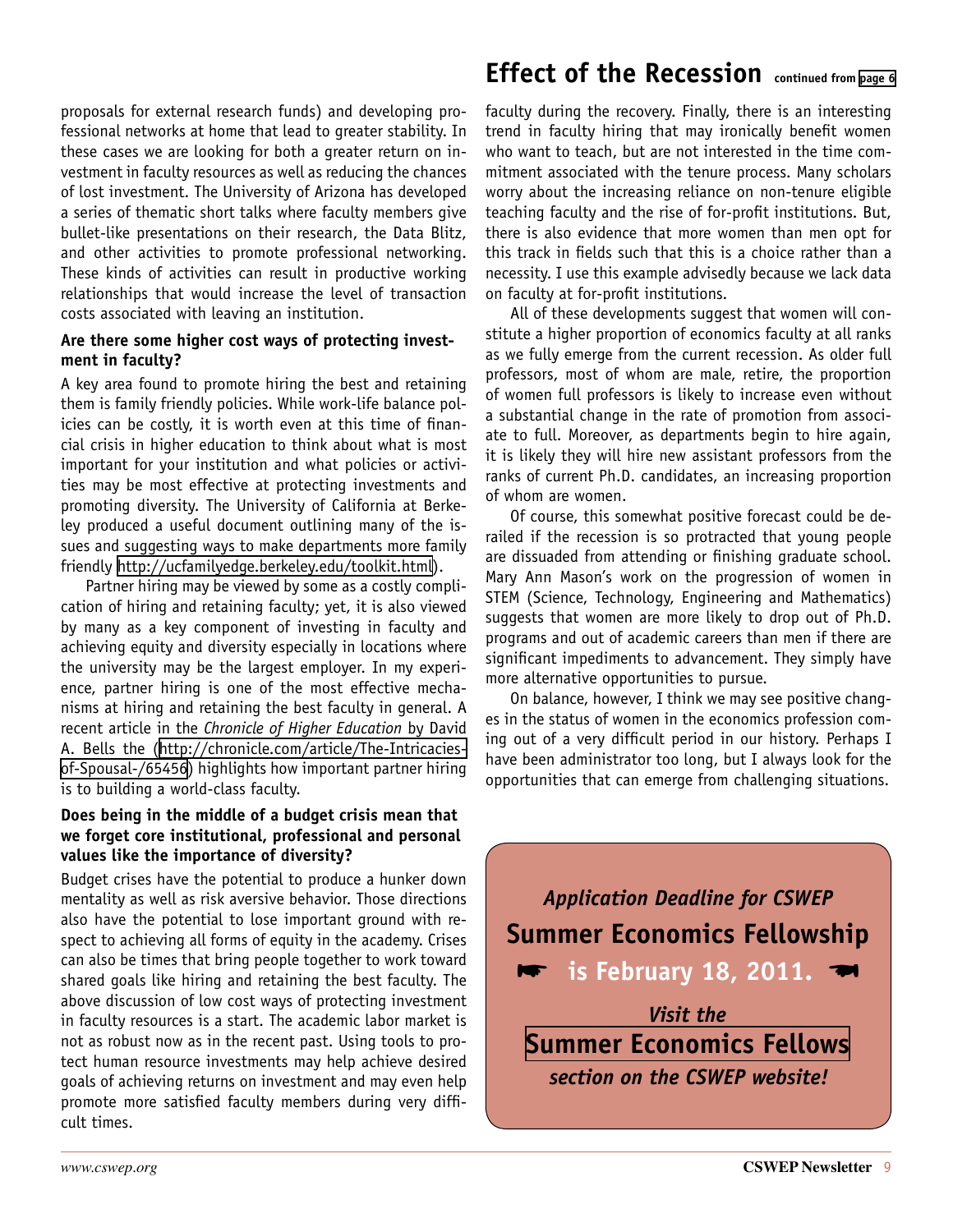## <span id="page-9-0"></span>**McKinnish Biography continued from [page 1](#page-0-0)**

I found that I was fascinated by social science research and was particularly interested in poverty issues. I entered the doctoral program in public policy at Carnegie Mellon University and eventually ended up sliding into a Joint Ph.D. program with the Statistics Department. Despite the unorthodox nature of my doctoral background, I surrounded myself primarily with labor economists in my graduate career and emerged looking pretty much like a standard la-

> *As a result of my experiences, I have become an advocate for parental leave policies and a culture that allows women to take advantage of them.*

bor economist. I had a number of truly valuable mentors, the first being my advisor Seth Sanders. He introduced me to Dan Black and Jeff Smith. Most of what I learned about research in graduate school came from talking and co-authoring with these three wonderfully creative and skilled economists. I was also fortunate that all three continued to act as mentors throughout my early tenure-track career.

I met my husband, a doctoral student in electrical engineering, in graduate school. So I had that increasingly common experience: the anxiety of not only going on the market but also having to deal with joint location issues as well. In our case, we were very, very fortunate. I received an offer from University of Colorado in Boulder, CO, which in the private sector also happened to be a top location for my husband's area of expertise in data storage. To top it all off, Boulder is a fantastic place to live and raise a family. We are continually grateful that we have dodged some of the more difficult tradeoffs that dual-career couples often face.

My first few years at Colorado I was one of only two women in the department, but again I was extremely fortunate that the other woman was Ann Carlos, who was chair of the department at the time. Ann has been a valuable colleague and mentor. I have many wonderful male colleagues, but none of them can replace the support and guidance she provided when I decided to start a family while still on the tenure track.

 I had my first child, a daughter, two years after I arrived at Colorado, a son three years after that, and my third child, another son, the year I received tenure. At the time my daughter was born, over 9 years ago now, it was still relatively uncommon at my university for untenured women to take advantage of the parental leave policy, but I did take time off with each child and took advantage of the policy that allowed me to stop my tenure clock when I did so. I know that most tenure-track women feel the pressure to continue making progress on their research while on leave, but in my case I benefited enormously from the fact that I went into my maternity leave planning to put my research aside while I spent time with my new baby. I say that because in my case my first child was such a colicky, ear-ringing loud screamer of a difficult child that if I had added the stress of forgone research gains on top of the stress of surviving our first 6 months together, it may well have driven me out of the profession. As a result of my experiences, I have become an advocate for parental leave policies and a culture that allows women to take advantage of them. Board member Donna Ginther asked me to write an article about having children on the tenure track several years ago for the Summer 2007 CSWEP newsletter, back before I was asked to join the CSWEP board.

I received tenure in 2007, and am now trying to learn how to balance research, teaching, family and the sudden large increase in my service load that apparently goes with tenure. Despite my attempt to keep my service assignments in check, I could not turn down the opportunity when Donna Ginther asked me to take over the next round of CSWEP's national mentoring program for women economists (Ce-MENT). I attended the 2004 workshop (Donna was actually one of my mentors) and saw how really valuable the experience was for so many women. I was also impressed with the intensity of the experience; it is jam-packed with insider information, networking and research feedback. Not a minute is wasted! The truth is that being successful in any profession, including ours, is not only a matter of being skilled and working hard. It really is important to have advice from senior colleagues on how to navigate journal submission and revision, balancing teaching and research, networking, and understanding the tenure standards and process at your institution and others. I am still in denial about how busy I am going to be next year putting this together, but I look forward to doing my part!

*please consider visiting our new* **\*** MEMBERSHIP PORTAL *direct your browser to*

[www.cswep.org](http://www.aeaweb.org/committees/cswep/)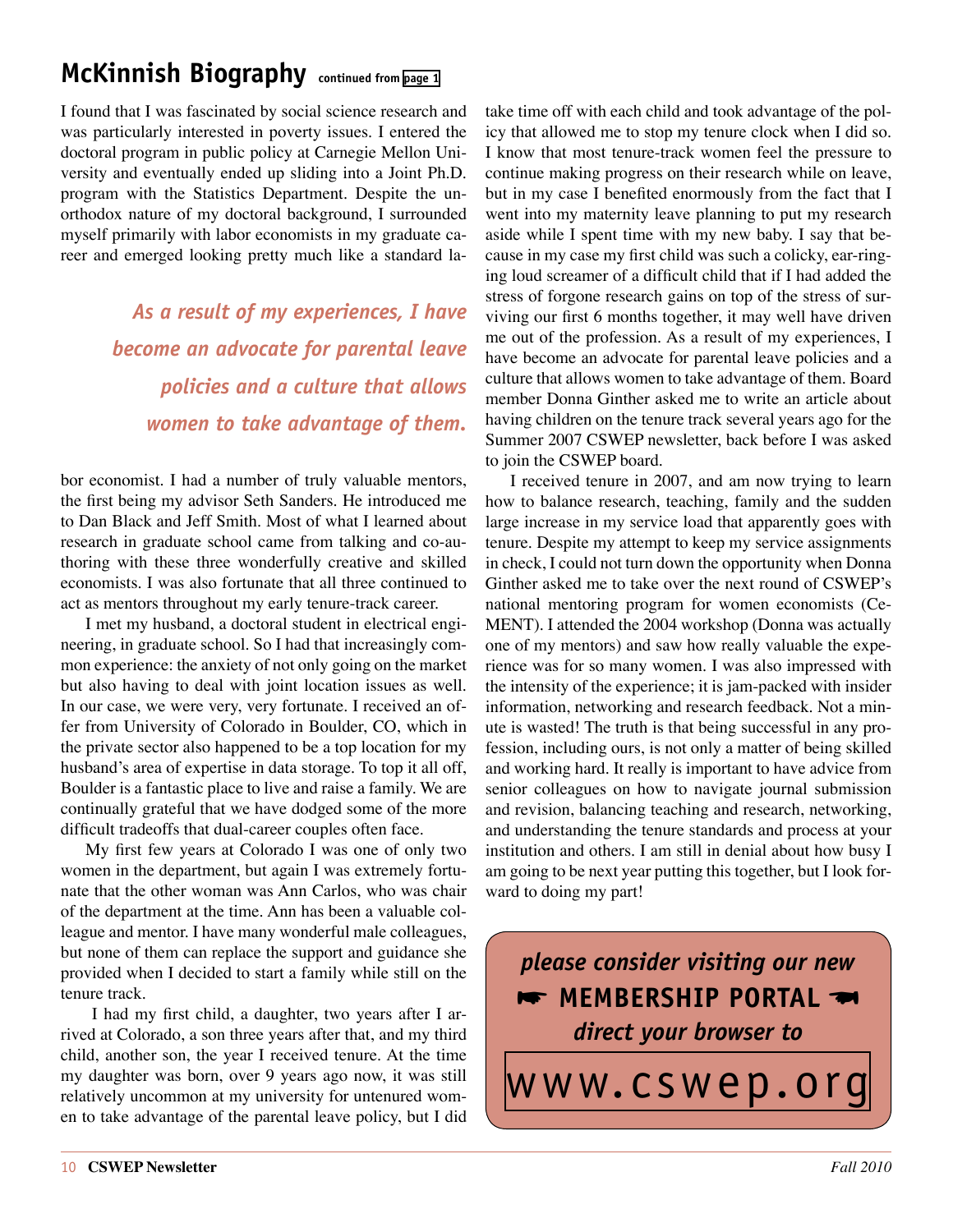## <span id="page-10-0"></span>**Imazeki Biography continued from [page 1](#page-0-1)**

However, this certainly wasn't my original plan. I started undergrad at Pomona College as an International Relations major, intending to become a diplomat and then eventually the first female Secretary of State. As might be evidenced by those ambitions, I was raised by a serious feminist. My mom is also a diehard liberal and she raised her daughters to believe that it is our duty to support and advocate for those less fortunate than ourselves. Because of that, I have always

*I had always enjoyed math … but had never really seen the point. Now, suddenly, someone was showing me that math could be used to analyze public policy!*

wanted to work on public policy in ways that would reduce social inequalities. In college, I thought that would mean doing something related to race, gender and discrimination but I soon focused on education ("the great equalizer") instead.

At Pomona, I took economics my very first semester and was instantly hooked. I had always enjoyed math—I was good at it—but had never really seen the point. Now, suddenly, someone was showing me that math could be used to analyze public policy! I switched majors but it wasn't until my very last semester that I finally took public finance; that was my first exposure to economics applied to education issues and that's when I knew I definitely was in the right place. I have several relatives who are teachers and education advocates, and it was exhilarating to discover that I could apply the tools of economic analysis to issues of education policy.

But even though I loved economics, I wasn't sure I wanted to pursue it further. Instead, I was seriously considering graduate programs in higher ed administration; my ambition at that point was to become the president of a small liberal arts school. A mentor strongly suggested I get my degree in an academic field, pointing out that many administrators in liberal arts schools come out of the faculty and getting my degree in economics would give me more options, so I ended up in the econ program at Wisconsin.

The one question mark for me about going into academia was teaching. Although I was interested in studying K-12 education policy, I had never had any interest in teaching, largely because I knew that I do not have the patience to deal with young kids all day. But I hoped that college would be do-able, and my experience at Pomona had shown me how powerful good teaching can be. So I was incredibly relieved when I found that I loved teaching. In particular, I found that teaching gave me a whole new appreciation for the "economic way of thinking," something that often helped me retain perspective when surrounded by theorists and structural econometricians. At the same time, I was fairly appalled at the huge classes at Wisconsin (I recall telling the students in my discussion sections that their 400-person lecture class was bigger than my entire graduating class at Pomona), and I thought the pure chalk-and-talk lectures were a crime. I was determined to get a job at a liberal arts college where the classes would be "normal" sized and I could incorporate more active learning techniques.

But again, fate knew better. I ended up at San Diego State, a school I almost didn't apply to because I thought they were just another big state university where the classes would be huge and faculty would care only about research, not teaching. Having gone to Pomona and Wisconsin, I had no idea about all the schools in between where teaching and research really are balanced. Ironically, once I decided to apply, I had to work extra hard to convince the San Diego folks that I was seriously interested in them; coming from Wisconsin, they assumed I was only interested in research, not teaching.

And so although it is not at all what I intended, I have ended up with the perfect job for me. My students are incredibly diverse, in every dimension, which is both challenging and rewarding. My colleagues value applied policy research and they care about teaching so I feel rewarded and appreciated for doing the things I love. I have had opportunities to work directly with policymakers on education reform in the state where I grew up. And I have become more and more interested in pedagogy and economic education, even blogging about it at [http://economicsforteachers.blog](http://economicsforteachers.blogspot.com)[spot.com](http://economicsforteachers.blogspot.com). I'm sure my mom wasn't envisioning teaching economics when she encouraged me in my desire to "make the world a better place" but I honestly can't imagine a better use of my time than to help the next generation of young people understand how to make better decisions.

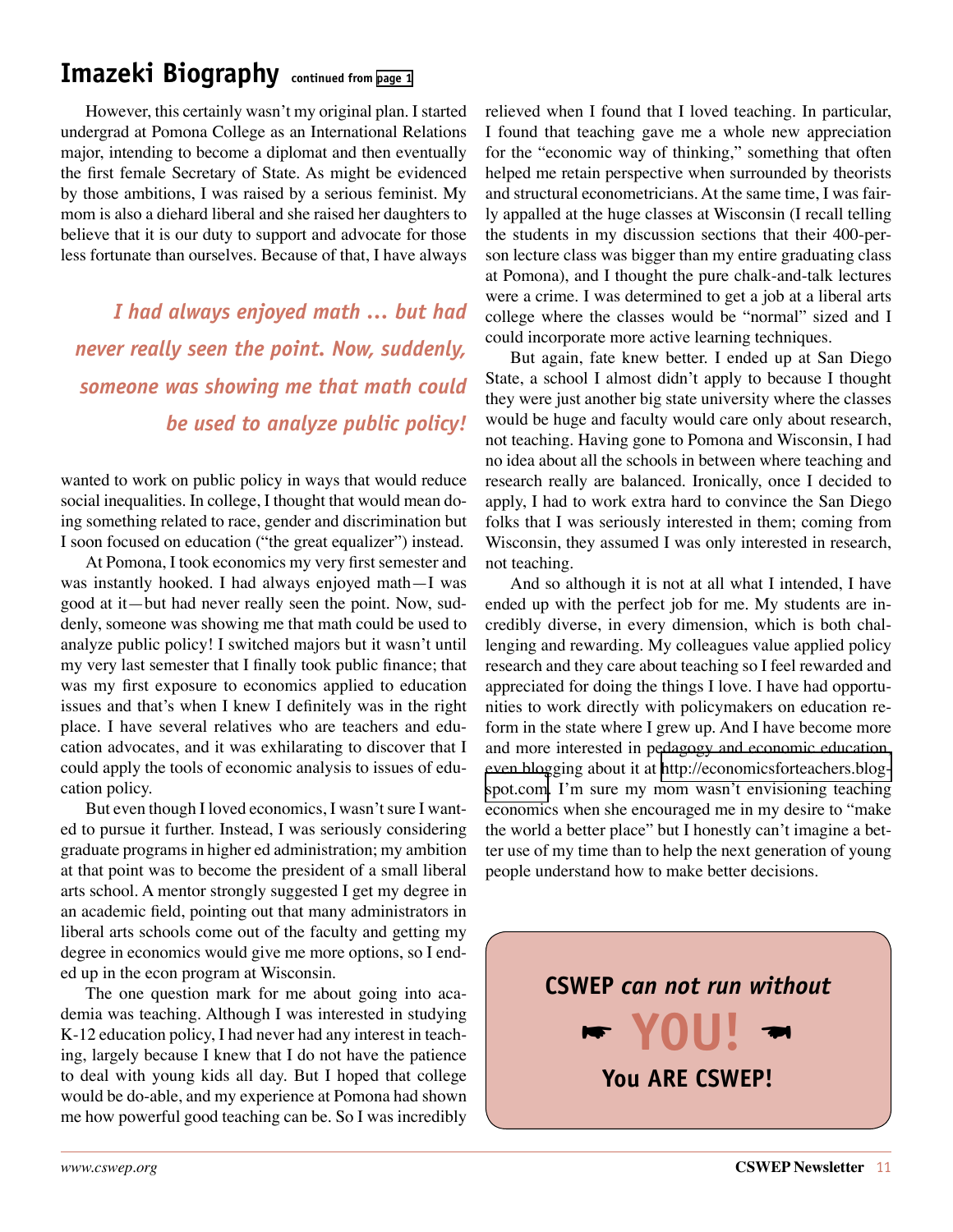## <span id="page-11-0"></span>**Lean Years continued from [page 5](#page-4-0)**

My experience suggests that receipt of an initial offer is the ideal time to discuss what you need. Although making commitments from continuing funds for additional salary is difficult in this economic climate, administrators may be amenable to making one-time funds available for a new employee who makes a compelling case. Women, even women economists, are reluctant and often ineffective negotiators (Barron, 2003; Babcock et al., 2006; Bowles et al., 2007). Though a candidate will need to carefully consider the potential risks of taking an inflexible stand on very expensive demands, a job offer affords the best opportunity to ask for resources to hit the ground running. A soughtafter candidate who inquires about resources to make her a more productive worker sends a positive signal about future productivity and professional drive. If handled tactfully, the worst that the university is likely to do is stick with the original offer. There are a number of good resources that provide insight into negotiating patterns and strategies (See for example, Babcock and Laschever, 2003, and Cawley, 2009).

It is not only those entering the job market for the first time who are adversely affected by the economic downturn. As faculty across the country can attest, working conditions have become increasingly difficult. The mantra across public institutions of higher education has been "we do more with less" as faculty workload increases during the recession. Many institutions are faced with growing enrollment without a commensurate increase in faculty, and although it seems that an increase in contractual course load is relatively rare, existing faculty may be asked to increase class sizes and advising loads and may be required to provide additional faculty service. To the extent that these changes are not distributed evenly across all faculty members, women economists are likely to bear a disproportionate share of the burden. In part because of their own response to requests for help, and in part because of gender-specific patterns of fields and teaching assignments women may face larger increases in their workload (Park, 1996; Acker and Feuerverger, 1996). Women in units that are predominantly male, such as those in economics departments and in business schools, may be solicited for work on university committees in an effort to ensure equal gender representation. Furthermore, in keeping with the mantra, workload increases may be exacerbated by reductions in the resources available to perform one's work. The budget axe typically falls most quickly on discretionary resources, and for faculty, this often translates into reduced support for research release time, student assistants, and travel for conferences or collaboration.

For many faculty at state institutions it is also the case that "we do more for less." Faculty forced to take furloughs and pay cuts feel the pinch directly, and most faculty members who escaped a nominal salary reduction have, at a minimum, been without salary increases for the past year or two. In response to two years without pay increases, faculty and administrators at my university have recommended revising the annual merit process to consider accomplishments occurring during years with no raise pool as part of the merit process in subsequent years. The strategy of realizing financial reward for a string of exceptionally productive years by garnering an offer from a competing institution or accepting a counteroffer is increasingly difficult to implement in today's market, and senior faculty may have to wait until endowments bounce back and state governments are able to refill their coffers to be fully compensated for their productivity.

This recession and the accompanying decline in stock market returns have also altered the decision-making of long-time faculty. Nearly 13% of U.S. universities and colleges have reduced the institutional contribution to ongoing retirement accounts in order to reduce their expenditures (AAUP, 2010). Retirements seem to have slowed as faculty retirement funds wither in response to reduced contributions and substantial stock market declines. An economic recovery that is reflected in a healthier financial market will likely result in a flurry of retirements, but until that time, colleges and universities recognize that encouraging retirement may ease budget pressures. Faculty anticipating retirement should inquire about all of their options. It is precisely in times like these that one-time enhanced retirement plans may be introduced.

The look of public higher education is changing. Smaller and smaller state contributions have led many institutions to increasingly rely on less permanent non-tenure track faculty and many new Ph.D.s may have difficulty moving immediately into a tenure-track position. The combination of delayed hiring, growing enrollment and an eventual increase in retirements as baby-boomers move out of the academic workforce, suggests an eventual surge in hiring into academic positions. Then-emerging Ph.D.s will face a much improved job market, but one that likely includes many more experienced assistant professors in the pool as these faculty members search for improved job matches. Until then, we watch as public higher education is transformed and wait to see when, or if, states restore the funding to their colleges and universities.

American Association of University Professors (AAUP). 2010. "2009-10 Report on the Economic Status of the Profession". [http://www.aaup.org/AAUP/comm/](http://www.aaup.org/AAUP/comm/rep/Z/ecstatreport09-10/) [rep/Z/ecstatreport09-10/](http://www.aaup.org/AAUP/comm/rep/Z/ecstatreport09-10/).

Acker, Sandra and Grace Feuerverger. 1996. "Doing Good and Feeling Bad: The Work of Women University Teachers." *Cambridge Journal of Education.* 26(3): 401-23.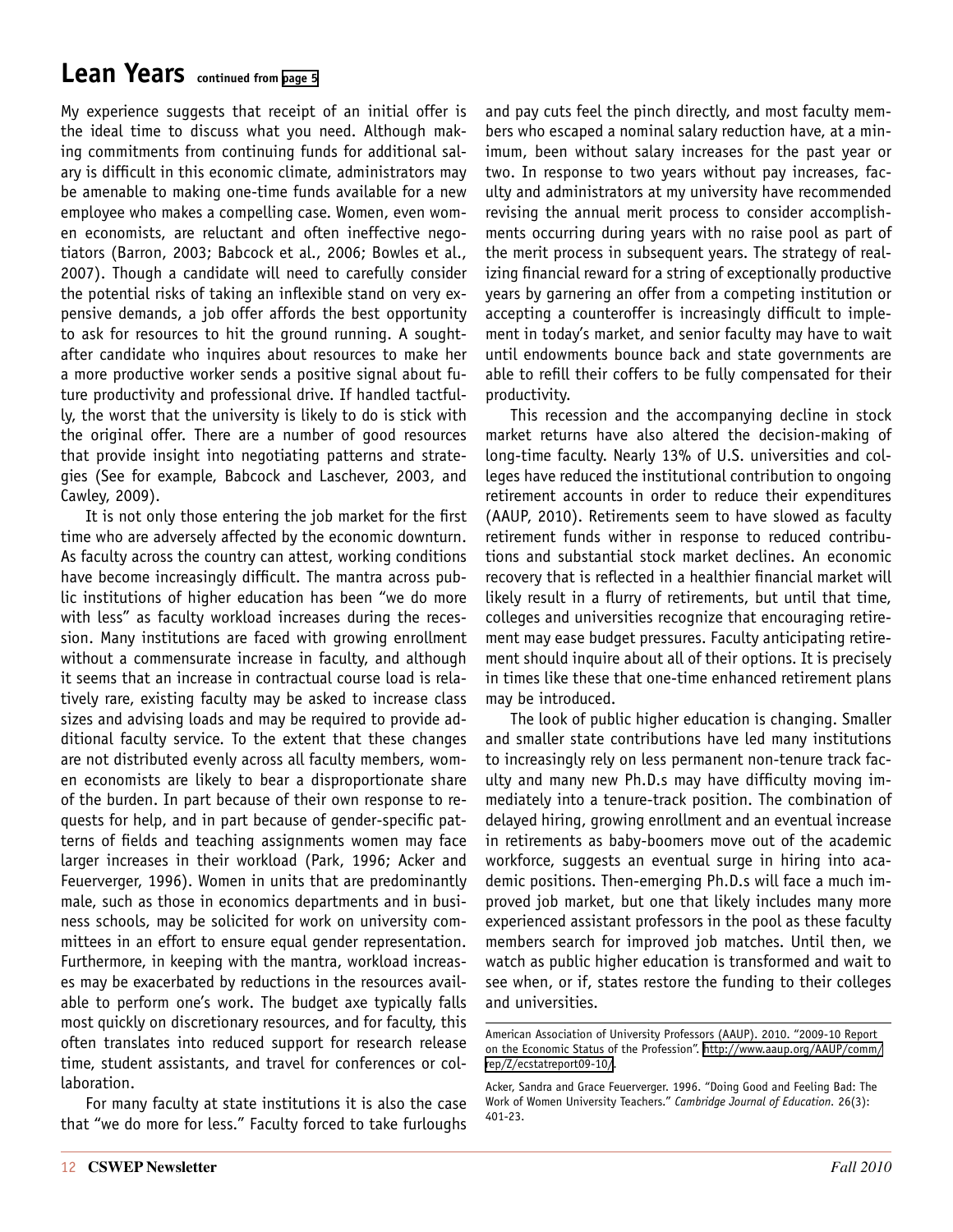## <span id="page-12-0"></span>**Top Ten Questions to Think about before Your Tenure Review**

**1) Do you know the process?** Collect information from faculty handbooks as well as colleagues inside and outside your department. Know your deadlines and, to the extent that you can, make sure your committee members are working within the pertinent deadlines as well.

**2) Do you have a potential pool of letter writers?** You need to be visible in the profession. Some suggestions: You might generate future letter writers by sending your research out to other economists working in your field or the editorial board of the leading journal in your field. Ask senior colleagues about prospective reviewers. Obviously, if someone is known to write "bad" letters of recommendation, avoid him or her.

**3) Do you know the expectations of your department?** Do college and university level committees have additional or different expectations?

**4) Have you received earlier evaluation (e.g. reappointment) and reviewed such documents with an administrator or department colleagues?** 

**5) Do you know the CVs and outcomes of the most recent tenure votes (last 5–8 years) in your department?** Ask colleagues for examples of tenure dossiers in order to understand how the documents are written and assembled.

**6) If your department sets up an internal committee to review your file, have you discussed the membership of this committee with your chair?**

**7) Do you know how your external reviewers are selected?** On a related note, if your department asks you to suggest external reviewers, give them full contact information as well as a summary as to why they are the most appropriate reviewers (i.e. make it easy for them to choose the reviewers you prefer).

**8) Have you reviewed your teaching evaluations and are prepared to explain any anomalies?**

**9) If asked to write a personal statement or research overview:**

**a. Have you included all information that works in your favor** (e.g. journal impact factors, citations to your work, current status of all your papers)?

**b. Have you explained any working gaps, leaves, or anything that might have affected your productivity or time to tenure?**

**c. Have you asked colleagues and mentors to critique these documents before including them in your tenure dossier?**

**10) Have you established a champion in your department?** It is always important to have an ally, although, in the end, it is your responsibility to build and present your tenure case.

Babcock, Linda and Sara Laschever. 2003. *Women Don't Ask: Negotiation and the Gender Divide.* Princeton University Press.

Babcock, Linda, M. Gelfand, D. Small and H. Stayn. 2006. "Gender Differences in the Propensity to Initiate Negotiations." In *Social Psychology and Economics,* D. D. Cremer, M. Zeelenberg, and J.K. Murnigan (editors). pp 239-59. Mahwah, NJ: Lawrence Erlbaum.

Barron, Lisa A. 2003. "Ask and you shall receive? Gender Differences in Negotiators' Beliefs about Requests for a Higher Salary." *Human Relations.*  56(6): 635-662.

Bowles, Hannah R., Linda Babcock, and Lei Lai. 2007. "Social Incentives for Gender Differences in the Propensity to Initiate Negotiations: Sometimes It Does Hurt to Ask." *Organizational Behavior and Human Decision Processes,*  103(2007): 84-103.

Cawley, John. 2009. "A Guide (and Advice) for Economists on the U.S. Junior Academic Job Market. *Job Openings for Economists,* October. [http://www.ae](http://www.aeaweb.org/joe/articles/2009/job_market_guide.pdf)[aweb.org/joe/articles/2009/job\\_market\\_guide.pdf.](http://www.aeaweb.org/joe/articles/2009/job_market_guide.pdf)

Damast, Alison. 2010. "State Universities Brace for Another Brutal Year." *Bloomberg Businessweek.* February 11.

Deck, Katherine A., Mervin J. Jebaraj, and William P. Curington. 2009. "Survey of the Labor Market for New Ph.D. Hires in Economics, 2009-2010." Sam M. Walton College of Business, University of Arkansas. January.

Lavelle, Louis. 2010. "University Endowments: Worst Year since the Depression" *Bloomberg Businessweek.* January 28.

Park, Shelley M. 1996. "Research, Teaching and Service: Why Shouldn't Women's Work Count?" *The Journal of Higher Education,* 67(1): 46-84.

Scott,Charles A. and John J. Siegfried. 2010. "American Economic Association Universal Academic Questionnaire Summary Statistics." *American Economic Review.* May: 641-645.

Siegfried, John J. 2010. "Report of the Director: Job Openings for Economists. " *American Economic Review: Papers and Proceedings.* May: 696-98.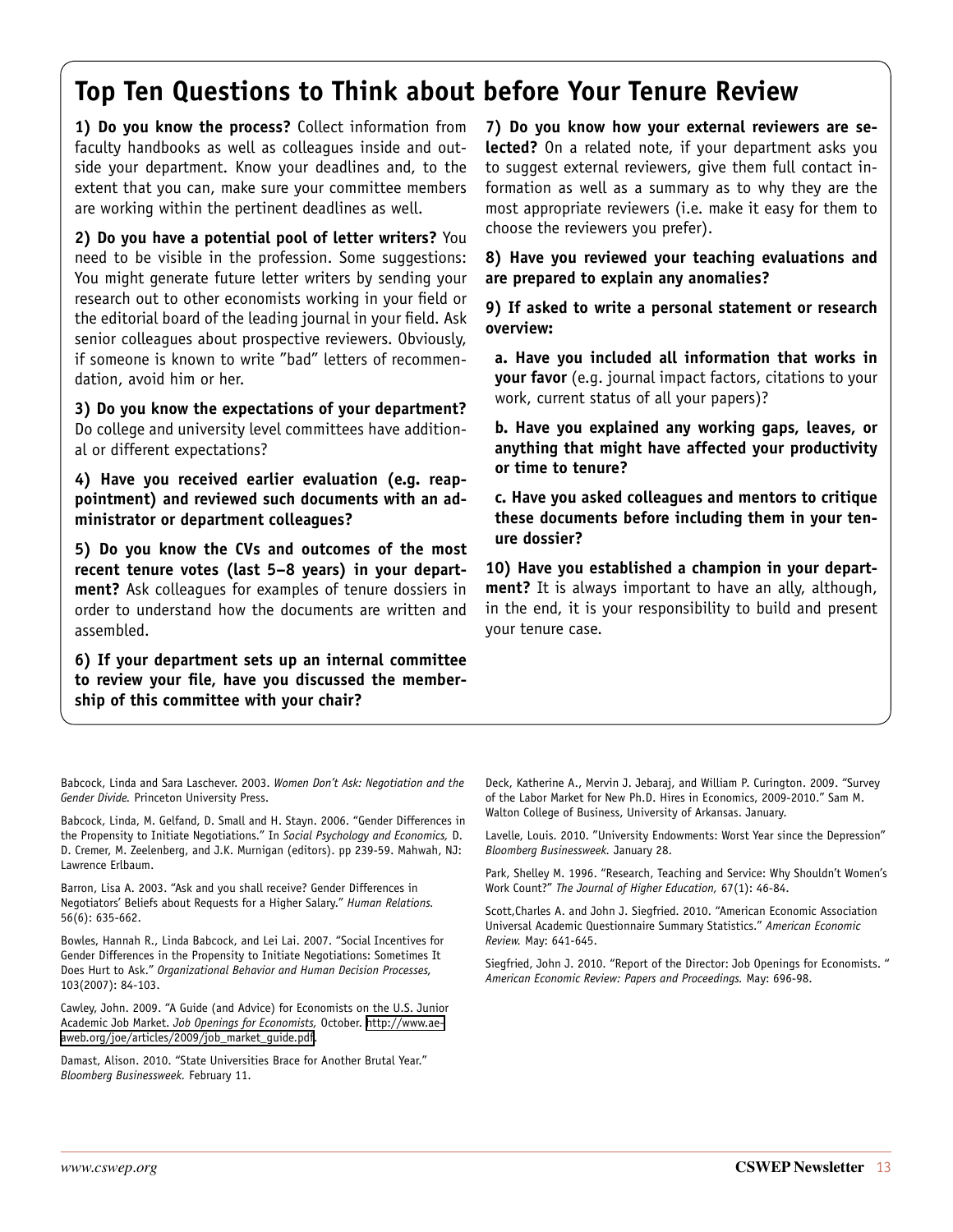<span id="page-13-0"></span>

## **CSWEP Sponsored Events at the 2011 AEA/ASSA Annual Meetings**

### *January 7–9, 2011, Denver, Colorado*

Please note that all CSWEP Events will take place at the Sheraton Downtown Denver Hotel. The preliminary program for the 2011 AEA/ASSA Annual Meeting is available online at: [http://www.aeaweb.org/](http://www.aeaweb.org/aea/2011conference/program/preliminary.php) [aea/2011conference/program/preliminary.php](http://www.aeaweb.org/aea/2011conference/program/preliminary.php)

### **CSWEP Meetings and Receptions**

### **Friday, January 7th**

#### **12:30 pm**

CSWEP Business Meeting (light lunch) 12:30 in Sheraton Downtown Denver Hotel Tower Court D room. All are welcome!

This meeting will include results from the annual survey of economics departments and presentation of the Carolyn Shaw Bell Award and Elaine Bennett Research Prize.

#### **6:00 pm**

CSWEP, CSMGEP and CeMENT Joint Reception at 6 p.m. in the Sheraton Downtown Denver Hotel Tower Court B room. All are welcome!

Come and meet new people! Refresh acquaintances! We're looking forward to seeing you there!

### **January 7–9**

#### **7:30 a.m. to 4:30 p.m. (3:30 p.m. on the 9th)**

Stop by the Hospitality Room for refreshments and networking in the North Convention Lobby, Tower Building, second level in the Sheraton Downtown Denver Hotel. All are welcome!

### **CSWEP Sessions**

### **January 7**

**10:15 am, Sheraton, Director's Row H Neighborhood Effects**

*Chair:* Amy Schwartz (New York University)

*Discussants:* Andrew Haughwout (Federal Reserve Bank of New York), Peter Zorn (Freddie Mac),

Claudia Sitgrave (New York University) and Claudia Gartenberg (Harvard Business School)

- *Does Cleaning Up Contaminated Sites Raise Housing Prices?* Shanti Gamper-Rabindran (University of Pittsburgh) and Chris Timmins (Duke University)
- *The Impact of Financial Development on Homeownership and Housing Quality: Evidence From Turkey,* Tansel Yilmazer (University of Missouri– Columbia), Fikret Adaman (Bogazici University) and Mehment Kaytaz (Isik University)
- *Impacts of Neighborhood Economic Transitions on Retail Services,* Jed Kolko (Public Policy Institute of California), Rachel Meltzer (The New School) and Jenny Schuetz (University of Southern California)
- *Homebuilders, Affiliated Financing Arms and the Mortgage Crisis,* Sumit Agarwal, Gene Amromin, Anna Paulson (Federal Reserve Bank of Chicago) and Sriram Villupuram (Colorado State University), Claudine Gartenberg (Harvard Business School)

### **2:30 pm, Sheraton, Director's Row E**

## **House, Homeownership, and Life Cycle Impacts**

*Chair:* Amy Crews Cutts (Freddie Mac)

*Discussants:* Marsha Courchane and Rajeev Darolia (Charles River Associates), Cynthia Holmes (York University, Toronto), Andrea Heuson (University of Miami)

### *CSWEP joins CSMGEP and CeMENT to host a*

# $\blacktriangleright$  RECEPTION  $\blacktriangleright$

**at 6 p.m. on January 7 in the Tower Court B room of the Downtown Denver Sheraton! Come and find out about CSWEP, CSMGEP and/or CeMENT! Come and meet new people! Refresh acquaintances! We're looking forward to seeing you there! All are welcome!**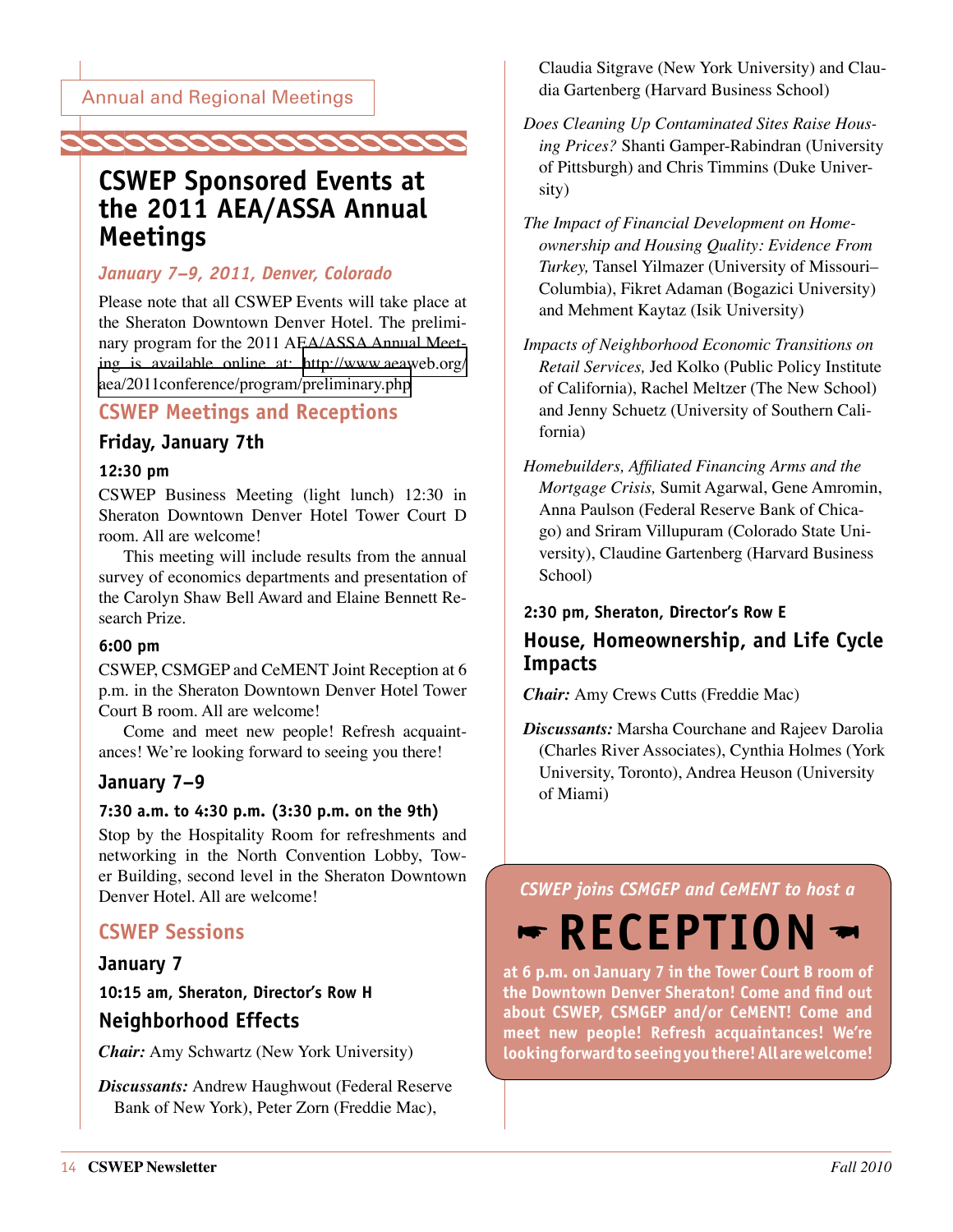- *Owner-Occupied Housing: Life-cycle Implications for the Household Portfolio,* Marjorie Flavin (University of California, San Diego) and Takashi Yamashita (Nova Southeastern University)
- *Housing Prices and Divorce,* Purvi Sevak (Hunter College) and Martin Farnham (University of Victoria)
- *Effects of Child Health on Housing,* Marah A. Curtis (Boston University), Hope Corman and Kelly Noonan (Rider University & NBER) and Nancy E. Reichman (Robert Wood Johnson Medical School & Princeton University)
- *Superstition in the Housing Market,* Nicole M. Fortin, Andrew Hill and Jeff Huang (University of British Columbia)

### **January 8**

### **8:00 am, Sheraton, Director's Row J Gender and Social Policy**

*Chair:* Shirley Johnson-Lans (Vassar College)

- *Discussants:* Tracy Falba (DukeUniversity), Paul Glewwe (University of Minnesota), Anne Winkler (University of Missouri, St.Louis) and Ann Mari May (University of Nebraska, Lincoln)
- *Have Gender Gaps in Access and Affordability of Health Care Narrowed Under Health Reform in Massachusetts?* Sharon K. Long and Karen Stockley (Urban Institute)
- *Does Free Primary Education Narrow Gender Differences in Schooling? Evidence from Kenya,* Adrienne Lucas (Wellesley College) and Isaac Mbiti (Southern Methodist University)
- *Women and Drug Crime: the Role of Welfare Reform,*  Hope Corman (Rider University), Dhaval M. Dave (Bentley College & NBER) and Nancy E. Reichman and Dhiman Das (Robert Wood Johnson Medical School)
- *Women's Work as Represented in the American Economic Review Papers & Proceedings Issue,* Ellen Meade and Martha Starr (American University)

### **10:15 am, Sheraton, Director's Row I Gender and Labor Markets**

*Chair:* Nicole Fortin (University of British Columbia)

- *Discussants:* Joyce Jacobsen (Wesleyan University), Saranna Thornton (Hapden-Sydney College) Kai Li (University of British Columbia) and Wayne Grove (Le Moyne College)
- *Gender Segregation in Occupations: The Role of Tipping and Social Interactions,* Jessica Pan (University of Chicago)
- *Compensating Differentials for Sexual Harassment,*  Joni Hersch (Vanderbilt University)
- *Shattering the Glass Ceiling: Gender Spillovers in Corporate Leadership,* David Matsa (Northwestern University) and Amalia Miller (University of Virginia)
- *Is the Risk Worth the Reward for Top Women Executives,* Karen Selody (University of California, Berkeley)

#### **2:30 pm, Sheraton, Gold**

### **Re-Thinking House Price Models**

*A JOINT SESSION WITH WREN (Women in Real Estate Network, a Committee of the American Real Estate and Urban Economics Association)*

*Chair:* Marsha Courchane (Charles River Associates)

*Discussants:* David Harrison (Texas Tech University), Tsur Somerville (University of British Columbia), John Clapp (University of Connecticut) and Tom Thibodeau (University of Colorado)

## *Remember, CSWEP hosts its own*  **Hospitality Room!**

**Come meet new people! Sit, relax and have some refreshment! Prep for your talks or interviews! Meet a mentor! The Hospitality room is open from 7:30–4:30 January 7 and 8, and from 7:30–3:30 on January 9. All three days will be hosted in the North Convention Lobby, Tower Building, second level.**

**All are welcome!**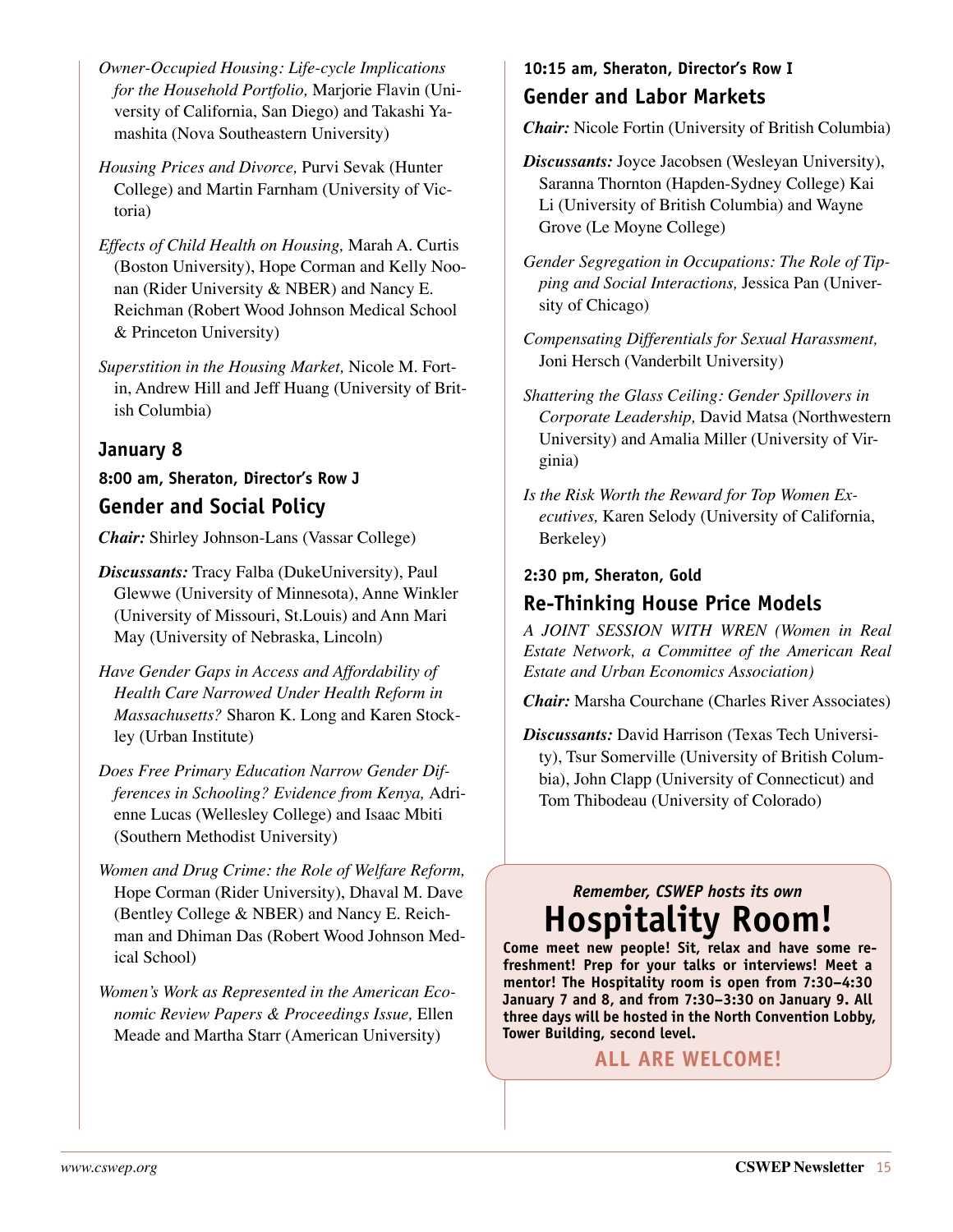- <span id="page-15-0"></span>*Ranking Up by Moving Out: The Effect of the Texas Top 10% Plan on Property Values,* Kalena E. Cortes (Syracuse University) and Andrew Friedson (Syracuse University)
- *State Misallocation and Housing Prices: Theory and Evidence from China,* Shing-Yi Wang (New York University)
- *The Relationship between Willingness-to-Pay Estimates in the Hedonic and Discrete Choice Models,*  Maisy Wong (University of Pennsylvania)
- *A Dynamic Model of Property Value Hedonics: Incorporating Forward-Looking Behavior into the Hedonic Approach,* Kelly Bishop and Alvin Murphy (Washington University in St. Louis)

### **January 9**

#### **10:15 am, Sheraton, Terrace**

### **Gender and the Economics of the Household and Family**

- *Chair:* Shoshana Grossbard (San Diego State University)
- *Discussants:* Robert Pollak (Washington University), Shelly Lundberg (University of Washington), Olivia Mitchell (University of Pennsylvania) and Nabanita Datta Gupta (Aerhus University)
- *Care Provision to Elderly Parents and Women's Hours Worked in the Labor Market,* Jennifer Graves (University of Oklahoma)
- *International Migration, Spousal Control, and Gender Discrimination in the Intrahousehold Allocation of Resources,* Francisca Antman (University of Colorado at Boulder)
- *Intra-household Bargaining under Asymmetric Information: Modeling Income Hiding within the Household,* Carolina Castilla (Ohio State University)
- *Marital Histories and Economic Well-Being,*  Julie Zissimopoulos (RAND), Benjamin Karney (UCLA) and Amy Rauer (Auburn University)



## **CSWEP Sponsored Sessions at the Southern Economic Association Meeting**

#### *November 20–22, 2010, Atlanta, Georgia*

CSWEP will sponsor four sessions at the Southern Economic Association meetings in Atlanta, GA, November 20–22, 2010.

### **Crises, Employment, Wealth, and Credit**

- Recession Effects on Returns to Employment: Are *Less Educated Workers Differently Affected By Economic Cycles?* Helen Connolly (Luxembourg Income Study)
- *Making Work Pay in an Economic Crisis: The Irish Case,* Karina Doorley (CEPS/INSTEAD)
- *Net Worth and the Middle Class: Patterns of Wealth and Debt, Before and After Financial Crisis,* Eva Sierminska (CEPS/INSTEAD)
- *Redlining or Not? An Analysis of Credit Card Lines by Neighborhoods,* Yan (Jenny) Zhang (Senior Financial Economists, Compliance Risk Analysis Division)

### **Time Allocation: Women Caring for Themselves and Others**

- *Giving and the Nature of Communities: An Analysis of How Community Characteristics Affect an Individual's Likelihood of Engaging in Volunteer Work,* Theodoros Diasakos (Collegio Carlo Albert) and Florence Neymotin (Kansas State University)
- *Care Provision to Elderly Parents and Women's Hours Worked in the Labor Market,* Jennifer Graves (University of Oklahoma)
- *Immigration and Its Impact on Mothers' Child Care Time and "Quality:" Evidence from the American Time-use Survey,* Catalina Amuedo-Dorantes (San Diego State University), Almudena Sevilla Sanz (University of Oxford)
- *Female Autonomy and Health Care in Developing Countries: A Closer Look at Uttar Pradesh and Bihar,* Sharmistha Self (Missouri State University) and Richard Grabowski (Southern Illinois University)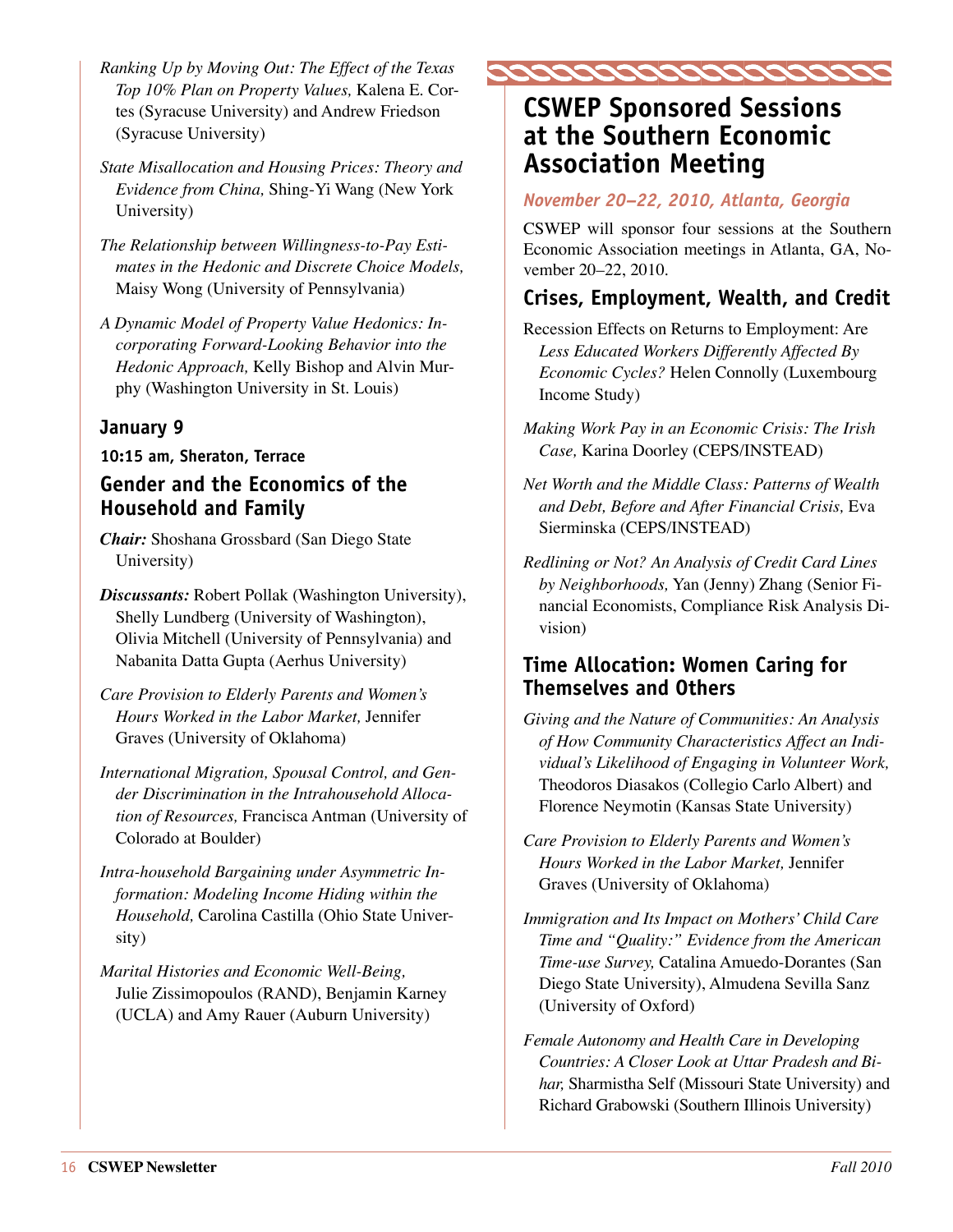Calls for Papers and Abstracts **CeMENT, which has been funded by the American Economic Association and the National Science Foundation, will hold regional workshops aimed at mentoring junior faculty at the 2011 Southern Economic Association meetings in Washington, DC.**

### **Marriage, Risk, and Veterinarians**

- *A Semi-parametric Approach to Finding a Married Woman's Wage Premium,* Neha Nanda (Florida State University)
- *Women in Top Management and Job Self Selection,* Suresh L Paul (NuNine) and Herman Sahni (California State University-San Marcos)
- *Risk in Human Capital Investment and Gender Difference in Adult College Enrollment,* Xueyu Cheng (Alabama State University)
- *Impact of Gender and Rurality on Veterinarian Practice,* Tong Wang (Iowa State University) and David A. Hennessy (Iowa State University)

## **Issues of Migration and Multi-nationals**

- *Taxes, Welfare, and Migration of the American Poor,* Hui-chen Wang (The University of Mississippi)
- *Coming to America: Does Home Country's Economic Status Matter for Self-employment in the U.S.?* Ruth Uwaifo Oyelere (Georgia Institute of Technology) and Willie Belton (Georgia Institute of Technology)
- *Immigrant Homeownership in the U.S. through Recent Housing Boom and Bust,* Kusum Mundra (Rutgers University)
- *FDI, Agglomeration Economies, and Labor Poaching: Evidence from China,* Fariha Kamal (Syracuse University)

# **make a difference!**

**YOU** are the reason CSWEP can offer mentoring, awards to recognize women in economics, summer economic fellowships, informative newsletters which keep you in touch with women in economics!

<span id="page-16-0"></span>



## **American Economic Association Meeting Call for Abstracts**

#### *January 2012, Chicago*

CSWEP will sponsor sessions at the January 2012 American Economic Association meetings in Chicago. We will be organizing three sessions on genderrelated topics and three sessions on development. Accepted papers will be considered for publication in the Papers and Proceedings issue of the *American Economic Review.* 

Abstracts of individual papers and complete session proposals will be considered. E-mail a cover letter (specifying to which set of sessions the paper is being submitted) and a copy of a one- to two-page abstract (250–1000 words), clearly labeled with the paper title, authors' names, and contact information for all the authors by **February 24, 2011** to [cswep@usm.](mailto:cswep@usm.maine.edu) [maine.edu](mailto:cswep@usm.maine.edu) .

Session Summary

**PERIODER CORRENTE** 

## **Western Economic Association International Annual Conference**

*June 29–July 3, 2010, Hilton Portland & Executive Tower, Oregon*

### **Family ties and the labor force**

*Chair:* Jennifer Imazeki, San Diego State University

Visit the CSWEP website for descriptions of the papers on Western Economic Association International Annual Conference, June 29–July 3, 2010 on the "Sessions Summaries" page at: [http://www.aeaweb.](http://www.aeaweb.org/committees/cswep/session_summaries.php) [org/committees/cswep/session\\_summaries.php](http://www.aeaweb.org/committees/cswep/session_summaries.php)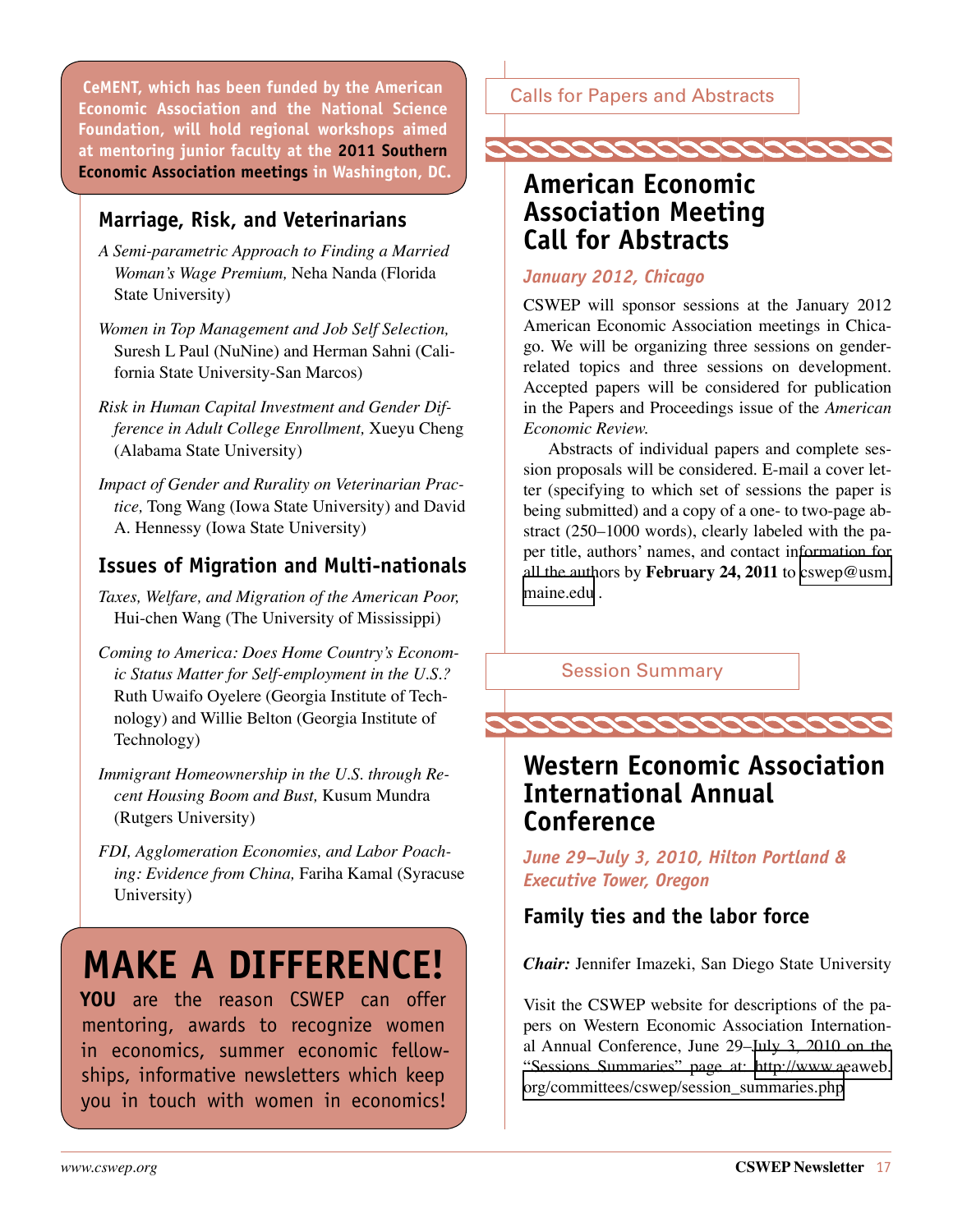## **2011 Carolyn Shaw Bell Award**

<span id="page-17-0"></span>The Carolyn Shaw Bell Award was created in January 1998 as part of the 25th Anniversary celebration of the founding of CSWEP. Carolyn Shaw Bell, who was the Katharine Coman Chair Professor Emerita of Wellesley College, was also the first Chair of CSWEP. (To see a short biography of Carolyn Shaw Bell, see the [Winter 2005 CSWEP Newsletter.](http://www.aeaweb.org/committees/cswep/newsletters.php)) The Bell award is given annually to an individual who has furthered the status of women in economics profession, through example, achievements, increasing our understanding of how women can advance in the economics profession, and the mentoring of others.

Previous winners included Alice Rivlin of the Brookings Institute; Sandra Ohrn Moose of the Boston Consulting Group; Eva Mueller, deceased, formerly Professor Emerita of the University of Michigan; Francine Blau of Cornell University; Marianne Ferber, Professor Emerita of the University of Illinois at Urbana-Champaign; Margaret Garritsen de Vries, deceased, formerly from the International Monetary Fund; Robin Bartlett of Denison University; Barbara Bergmann, Professor Emerita of the American University and the University of Maryland; Claudia Goldin of Harvard University; Barbara Fraumeni of the University of Southern Maine, and Olivia Mitchell of the University of Pennsylvania, Elizabeth Bailey of the University of Pennsylvania and Elizabeth Hoffman of Iowa State University.

All nominations should include a nomination letter, updated CV and two or more supporting letters, preferably at least one from a mentee.

Inquiries, nominations and donations may be sent to: Barbara Fraumeni, CSWEP Chair Muskie School of Public Service University of Southern Maine P.O. Box 9300 Wishcamper Center Portland, ME 04104-9300 [cswep@usm.maine.edu](mailto:cswep@usm.maine.edu)

**Closing date for nominations for the 2011 award is September 15, 2011.**

## **Check out our**

**online HyperLINKED** 

**Newsletter which can be emailed to you as a condensed pdf!**

**Already a CSWEP Associate? Consider joining the American Economic Association. CSWEP is a subcommittee of the AEA, which subsidizes many of our activities. In addition to all the perks associated with AEA membership, part of your dues will help to support CSWEP-sponsored programs, like the mentoring program. To join, go to <http://www.aeaweb.org>.**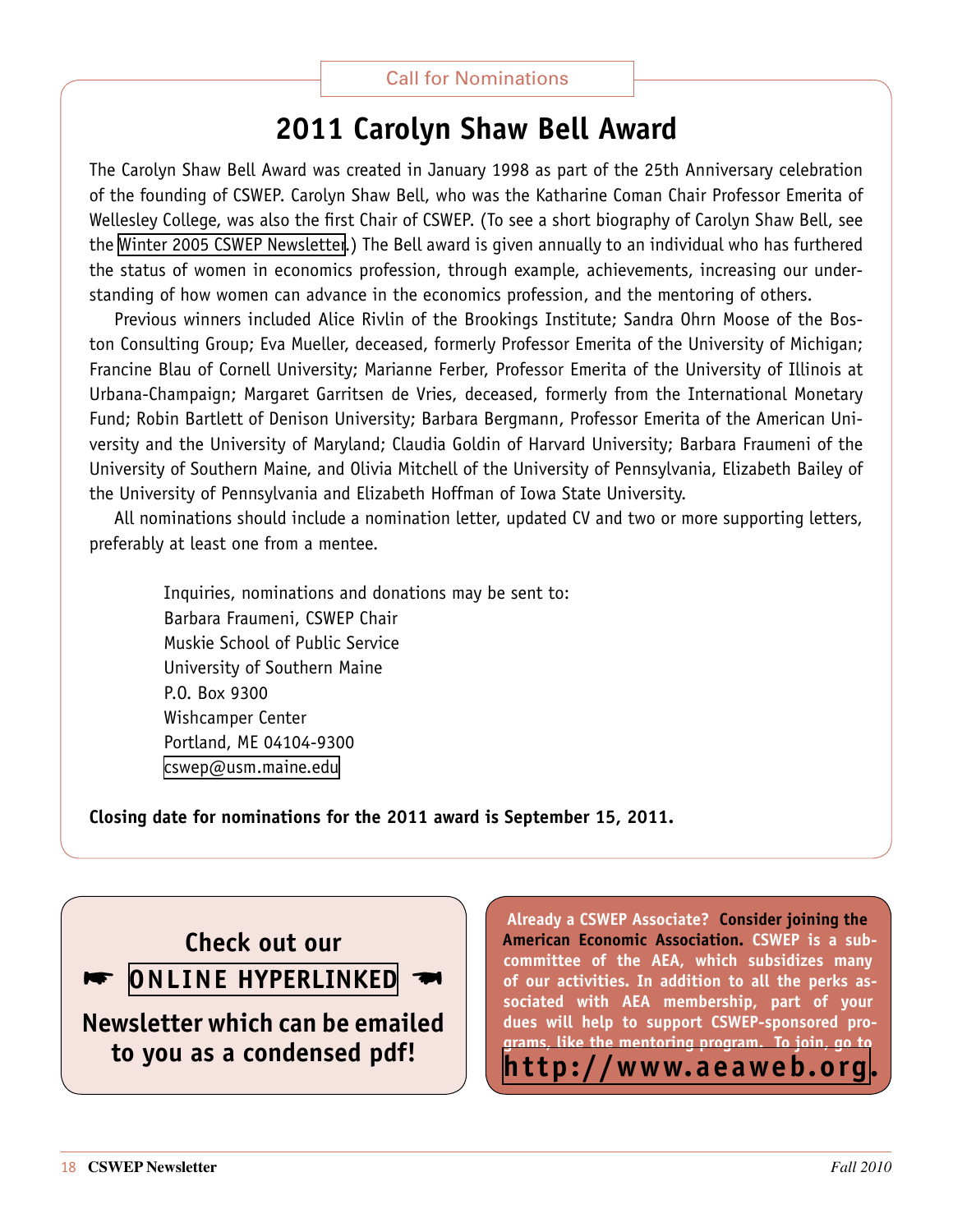## <span id="page-18-0"></span>**BRAG BOX**

**"We need every day to herald some woman's achievements... go ahead and boast!" —Carolyn Shaw Bell**

This year's IZA (Institut zur Zukunft der Arbeit , the Institute for the Study of Labor) Prize in Labor Economics is awarded to U.S. economist **Francine D. Blau** (Cornell University). The prestigious award recognizes Blau's seminal contributions to the economic analysis of labor market inequality. She has written extensively on the role of women in the labor market and on gender differences in pay and many other aspects of economic life. Her work has profoundly shaped the view of scholars and policymakers on the causes and consequences of gender differences in economic outcomes, and on policies for advancing women's labor market position and well-being. The award ceremony will take place at the ASSA annual meetings in Denver on January 8, 2011. Read more about Francine and the award at: [http://](http://www.iza.org/prize) [www.iza.org/prize](http://www.iza.org/prize)

**Pinelopi Goldberg,** of Yale University, has been named the first female editor in chief of the *American Economic Review.* Read a story by Zoe Gorman about this and the issue of female tenure at: [http://www.yaledailynews.](http://www.yaledailynews.com/news/2010/sep/28/the-rise-of-women-in-economics/) [com/news/2010/sep/28/the-rise-of](http://www.yaledailynews.com/news/2010/sep/28/the-rise-of-women-in-economics/)[women-in-economics/](http://www.yaledailynews.com/news/2010/sep/28/the-rise-of-women-in-economics/)

**Joni Hersch** has won the Southern Economic Association election and will be a new Vice President of that organization starting November 2010.

**Mary Beth Walker** has been appointed to the position of Dean of the Andrew Young School of Georgia State University.



## <span id="page-18-1"></span>**Committee on the Status of Women in the Economics Profession**

## **HOW TO RENEW/BECOME A CSWEP ASSOCIATE**

CSWEP is a subcommittee of the AEA, charged with addressing the status of women in the economics profession. It publishes a three-times-a-year newsletter that examines issues such as how to get papers published, how to get on the AEA program, how to network, working with graduate students, and family leave policies. CSWEP also organizes sessions at the annual meetings of the AEA and the regional economics associations, runs mentoring workshops, and publishes an annual report on the status of women in the economics profession.

CSWEP depends on the generosity of its associates to continue its activities. If you are already a CSWEP associate and have not sent in your donation for the current year (January 1, 2010–December 31, 2010) we urge you to renew your status. All donations are tax-deductible. If CSWEP is new to you, please explore our website, **[www.cswep.org](http://www.cswep.org)** to learn more about us.

#### **Students receive free complimentary CSWEP associate status. Just indicate your student status below.**

Thank you!

If you wish to renew/become an associate of CSWEP you have two options:

## **OPTION 1: ONLINE PAYMENT**

Use the membership portal at <http://www.cswep.org> and click on **Join CSWEP** or **Renew Membership** on the right hand menu. It's quick, convenient and secure. We accept Mastercard, Visa and American Express.

### **OPTION 2: MAIL**

If paying by check or if you are a student, please send your donation to:

**CSWEP Membership c/o Barbara Fraumeni University of Southern Maine Muskie School PO Box 9300 Portland, ME 04104-9300** (Please make check payable to CSWEP Membership)

NAME: \_\_\_\_\_\_\_\_\_\_\_\_\_\_\_\_\_\_\_\_\_\_\_\_\_\_\_\_\_\_\_\_\_\_\_\_\_\_\_\_\_\_\_\_\_\_\_\_\_\_\_\_\_\_\_\_\_\_\_\_\_\_\_\_\_\_\_\_\_\_\_\_\_\_\_\_\_

MAILING ADDRESS: \_\_\_\_\_\_\_\_\_\_\_\_\_\_\_\_\_\_\_\_\_\_\_\_\_\_\_\_\_\_\_\_\_\_\_\_\_\_\_\_\_\_\_\_\_\_\_\_\_\_\_\_\_\_\_\_\_\_\_\_\_\_\_\_\_\_\_

CITY, STATE, ZIP:

E-MAIL ADDRESS:

Please supply your email address which will enable us to deliver your CSWEP Newsletter electronically. Doing so saves CSWEP postage costs and is another way to support our activities.

**If for some reason you need to have this newsletter sent by U.S. Post, which will increase your donation by \$10 per year, please check here** 

 $\Box$  check here if currently an AEA member

 $\Box$  check here if currently a student Institution:

Expected Graduation Date:

I authorize CSWEP to release my contact information to other organizations that wish to share information of interest with CSWEP members.  $\Box$  yes  $\Box$  no

Donation Amount:  $\square$  \$25.00 (associate level, receiving the CSWEP Newsletter via email)  $\Box$  \$35.00 (associate level, receiving the CSWEP Newsletter via post)  $\Box$  \$50.00  $\Box$  \$75.00  $\Box$  \$100.00  $\Box$  Other

If paying by check please send your donation to CSWEP, c/o Barbara Fraumeni, University of Southern Maine, Muskie School, PO Box 9300, Portland, ME 04104-9300 (Please make check payable to CSWEP).

#### **Please visit our website <http://www.cswep.org/>**

To no longer receive mail from CSWEP, please email [cswep@usm.maine.edu](mailto:cswep@usm.maine.edu) or write to the address provided above.